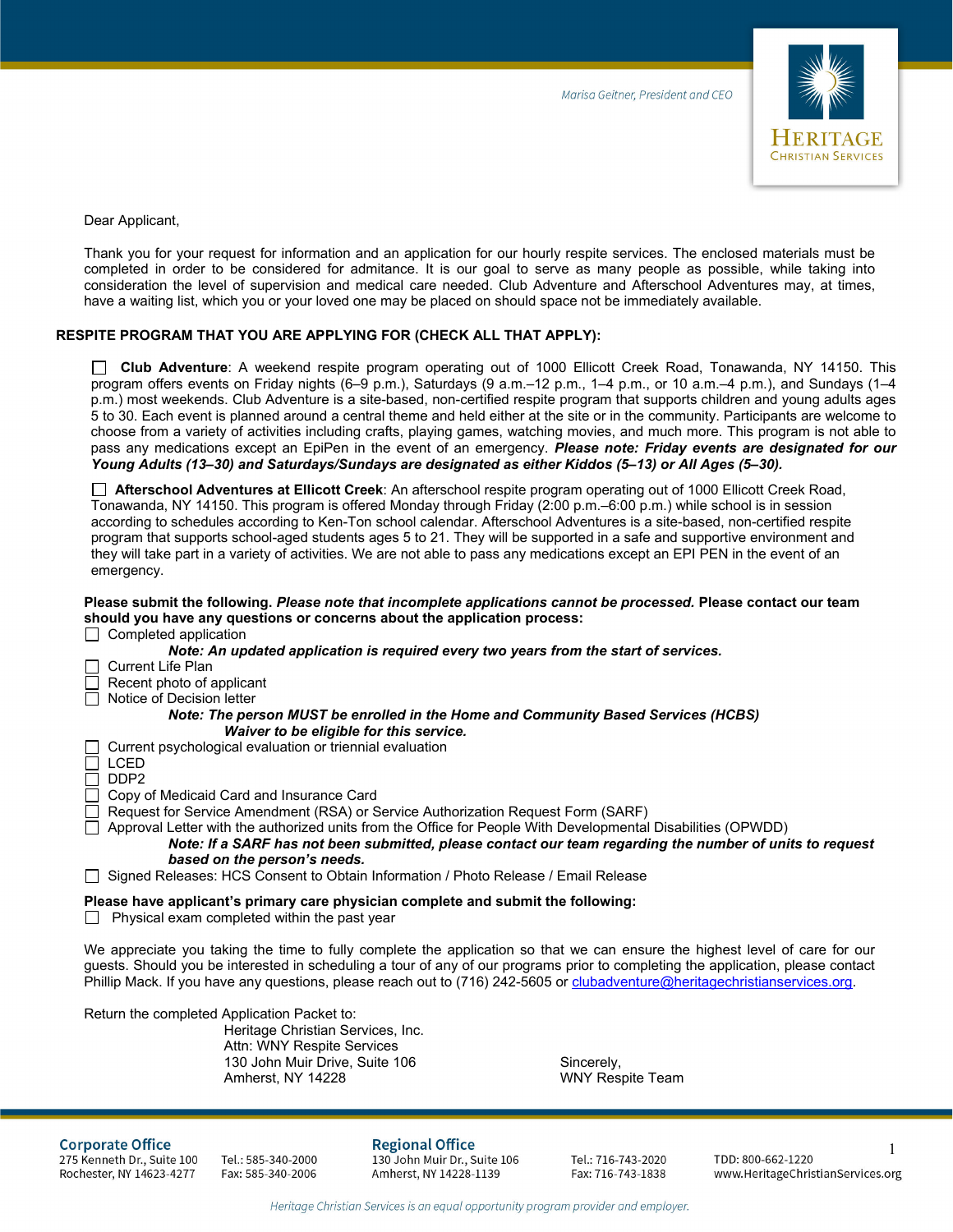| Date of Application: _______________________________                                                                                                                                                                                                                                 | <b>Check One:</b> | $\Box$ New Intake | Update |
|--------------------------------------------------------------------------------------------------------------------------------------------------------------------------------------------------------------------------------------------------------------------------------------|-------------------|-------------------|--------|
|                                                                                                                                                                                                                                                                                      |                   |                   |        |
|                                                                                                                                                                                                                                                                                      |                   |                   |        |
|                                                                                                                                                                                                                                                                                      | ATTACH PHOTO HERE |                   |        |
|                                                                                                                                                                                                                                                                                      |                   |                   |        |
| Home Phone:<br>$(\_\_\_\_\_$ $=$ $\_\_\_\_$ $=$ $\_\_\_\_$ ext. $\_\_\_\_\_\_$<br>Cell Phone:<br>Male<br>Sex:<br>$\Box$ Female<br>Religious Preference: __________________________________<br>Social Security Number:<br>PLEASE INCLUDE A CURRENT COPY OF THE PERSON'S MEDICAID CARD |                   |                   |        |
| Funding Source: □ HCBS Waiver □ Care at Home Waiver □ Children's Waiver                                                                                                                                                                                                              |                   |                   |        |
| Person must be Waiver enrolled to be eligible to receive respite services.                                                                                                                                                                                                           |                   |                   |        |
| Are you currently receiving any Respite services?                                                                                                                                                                                                                                    | $\Box$ YES        | $\Box$ No         |        |
| Are you currently receiving any other Waiver services? $\Box$ YES                                                                                                                                                                                                                    | $\mathbb{R}^n$    | <b>NO</b>         |        |
| Do you have a Self-Directed Plan or anticipate starting a Self-Directed Plan within the year of this application?<br>If yes, please include the Fiscal Intermediary information below:                                                                                               |                   |                   |        |
|                                                                                                                                                                                                                                                                                      |                   |                   |        |
|                                                                                                                                                                                                                                                                                      |                   |                   |        |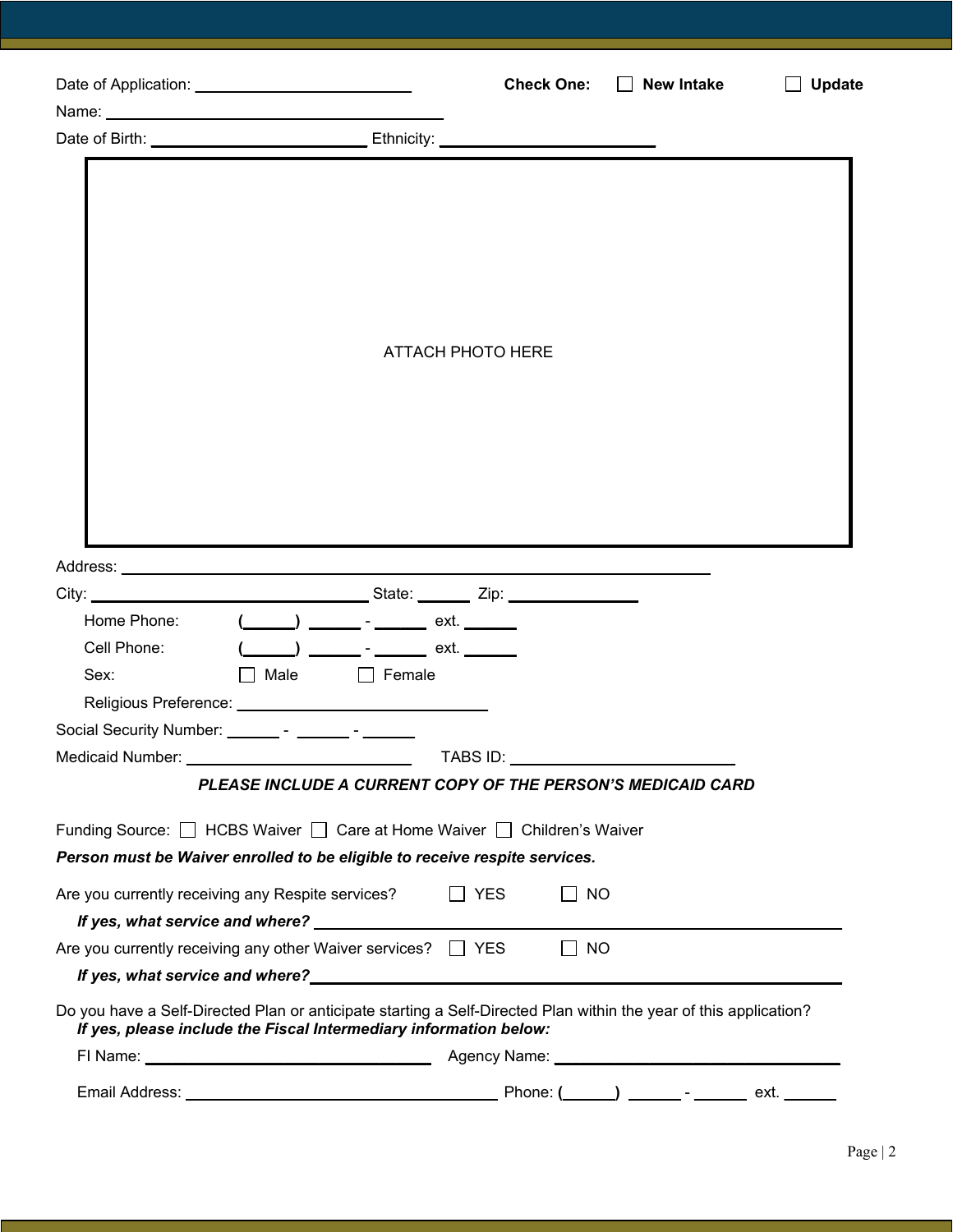# **Level of Supervision (Choose ONE for each location)**

|                 | Range of Scan Supervision: Requires assigned staff to maintain the person in visual scanning field at all times - by turning                                                                                                                                                                                                                                                                                                                                                                    |
|-----------------|-------------------------------------------------------------------------------------------------------------------------------------------------------------------------------------------------------------------------------------------------------------------------------------------------------------------------------------------------------------------------------------------------------------------------------------------------------------------------------------------------|
|                 | head left or right, staff is able to see the person to ensure overall well-being. The person cannot be behind the staff.<br>Reason: New York State State State State State State State State State State State State State State State State State State State State State State State State State State State State State State State State State State S                                                                                                                                      |
|                 | Periodic Checks: Requires assigned staff to observe the person on a periodic basis every 5, 15, or 30<br>minutes either visually, audibly or otherwise have a clear awareness of the person. Staff will ensure the person's overall<br>well-being.                                                                                                                                                                                                                                              |
|                 |                                                                                                                                                                                                                                                                                                                                                                                                                                                                                                 |
|                 | <b>Independent with Staff Present:</b> Requires assigned staff to be aware of the location of the person and is within a<br>planned vicinity to assist the person if needed and ensure overall well-being. There is no schedule of checks.                                                                                                                                                                                                                                                      |
|                 | Independent: Person does not required a specified Level of Supervision. Staff will assist as needed to ensure the person's                                                                                                                                                                                                                                                                                                                                                                      |
|                 |                                                                                                                                                                                                                                                                                                                                                                                                                                                                                                 |
|                 | overall well-being.                                                                                                                                                                                                                                                                                                                                                                                                                                                                             |
|                 | In the Community: (Outside the program site)                                                                                                                                                                                                                                                                                                                                                                                                                                                    |
|                 | $\Box$ 1 Staff Assigned with Line of Sight Supervision: Requires assigned staff to maintain the person within their field of<br>vision at all times. Staff must be in the same area and remain in close proximity to the person to ensure overall well-being.                                                                                                                                                                                                                                   |
|                 | Reason: <b>Example 2018</b> New York 1999 New York 1999 New York 1999 New York 1999 New York 1999 New York 1999 New York 1999 New York 1999 New York 1999 New York 1999 New York 1999 New York 1999 New York 1999 New York 1999 New<br>Range of Scan Supervision: Requires assigned staff to maintain the person in visual scanning field at all times - by turning<br>head left or right, staff is able to see the person to ensure overall well-being. The person cannot be behind the staff. |
|                 | <b>Periodic Checks:</b> Requires assigned staff to observe the person on a periodic basis every 5, 15, or 30<br>minutes either visually, audibly or otherwise have a clear awareness of the person. Staff will ensure the person's overall<br>well-being.                                                                                                                                                                                                                                       |
|                 |                                                                                                                                                                                                                                                                                                                                                                                                                                                                                                 |
|                 | □ Independent with Staff Present: Requires assigned staff to be aware of the location of the person and is within a                                                                                                                                                                                                                                                                                                                                                                             |
| Reason: _______ | planned vicinity to assist the person if needed and ensure overall well-being. There is no schedule of checks.                                                                                                                                                                                                                                                                                                                                                                                  |
|                 | □ Independent: Person does not required a specified Level of Supervision. Staff will assist as needed to ensure the person's<br>overall well-being.                                                                                                                                                                                                                                                                                                                                             |

**Emergency Evacuation:** *Please describe assistance needed to exit during a fire drill or other emergency (independent, touch prompts, verbal prompts, total assistance, etc.)*

**\_\_\_\_\_\_\_\_\_\_\_\_\_\_\_\_\_\_\_\_\_\_\_\_\_\_\_\_\_\_\_\_\_\_\_\_\_\_\_\_\_\_\_\_\_\_\_\_\_\_\_\_\_\_\_\_\_\_\_\_\_\_\_\_\_\_\_\_\_\_\_\_\_\_\_\_\_\_\_\_\_\_\_\_\_\_\_\_\_\_\_\_\_\_\_\_\_**

**\_\_\_\_\_\_\_\_\_\_\_\_\_\_\_\_\_\_\_\_\_\_\_\_\_\_\_\_\_\_\_\_\_\_\_\_\_\_\_\_\_\_\_\_\_\_\_\_\_\_\_\_\_\_\_\_\_\_\_\_\_\_\_\_\_\_\_\_\_\_\_\_\_\_\_\_\_\_\_\_\_\_\_\_\_\_\_\_\_\_\_\_\_\_\_\_\_**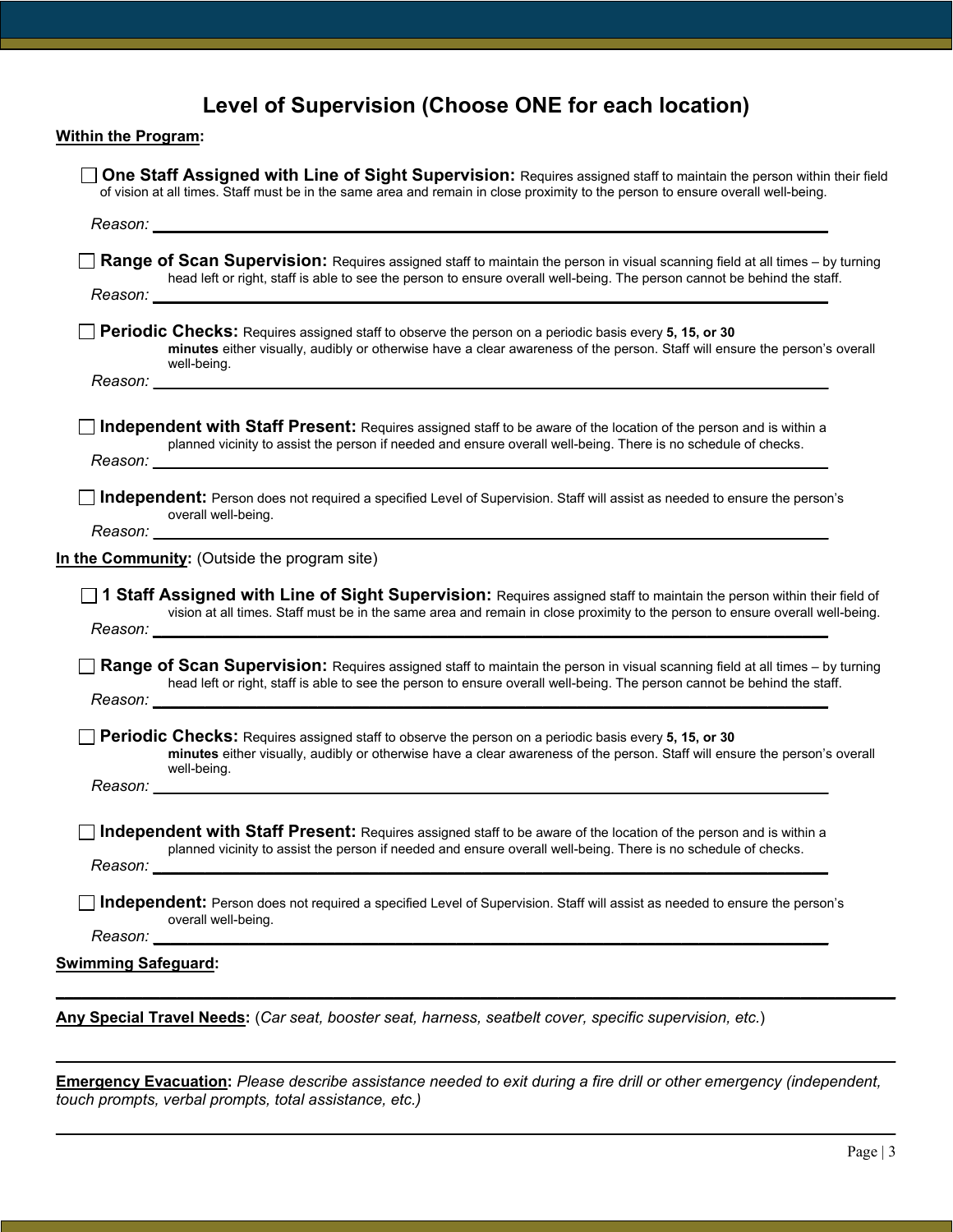## **Parent/Guardian Information:**

| 1. Name:          |  |      |  |
|-------------------|--|------|--|
| Relationship:     |  |      |  |
| Complete Address: |  |      |  |
| Home Phone:       |  | ext. |  |
| Cell Phone:       |  | ext. |  |
| Work Phone:       |  | ext. |  |
| Email:            |  |      |  |
|                   |  |      |  |
| <b>2.</b> Name:   |  |      |  |
| Relationship:     |  |      |  |
| Complete Address: |  |      |  |
| Home Phone:       |  | ext. |  |
| Cell Phone:       |  | ext. |  |
| Work Phone:       |  | ext. |  |
|                   |  |      |  |

## **Emergency Contacts/Alternate Placement:**

Please list ONE person. This must be someone who could take responsibility for making decisions for your family member when you are unavailable. If, in the judgement of the director of community services, the person is unable to remain within the Heritage Christian Services respite program, and you are unavailable, the alternate placement/emergency contact listed below agrees to be responsible for the person's welfare while the parent/guardian is absent (including providing a residential alternative if necessary). If the director of community services or respite coordinator contacts the alternate placement provider, he/she will provide transportation, as soon as possible for the person to the alternate placement provider's location.

### *Please be sure to discuss this with the person who will be an emergency backup for you. Explain the exact nature of their responsibilities.*

| 1. Name:          |  |                                                                                                                |                           |
|-------------------|--|----------------------------------------------------------------------------------------------------------------|---------------------------|
| Relationship:     |  |                                                                                                                |                           |
| Complete Address: |  |                                                                                                                |                           |
| Home Phone:       |  | ) __________________ ext. ________                                                                             |                           |
| Cell Phone:       |  | ext.                                                                                                           |                           |
| Work Phone:       |  | $\qquad \qquad \bullet$ $\qquad \qquad \bullet$ ext.                                                           |                           |
|                   |  | <b>Release List:</b>                                                                                           |                           |
|                   |  | The following people (in ADDITION to parents/guardian) may pick up______________                               | from the Respite Program: |
| 1.                |  |                                                                                                                |                           |
| 2.                |  |                                                                                                                |                           |
| 3.                |  |                                                                                                                |                           |
|                   |  | Picture identification will be required at the time of pick up, and the personl will not be released to anyone |                           |

*under the age of 18.*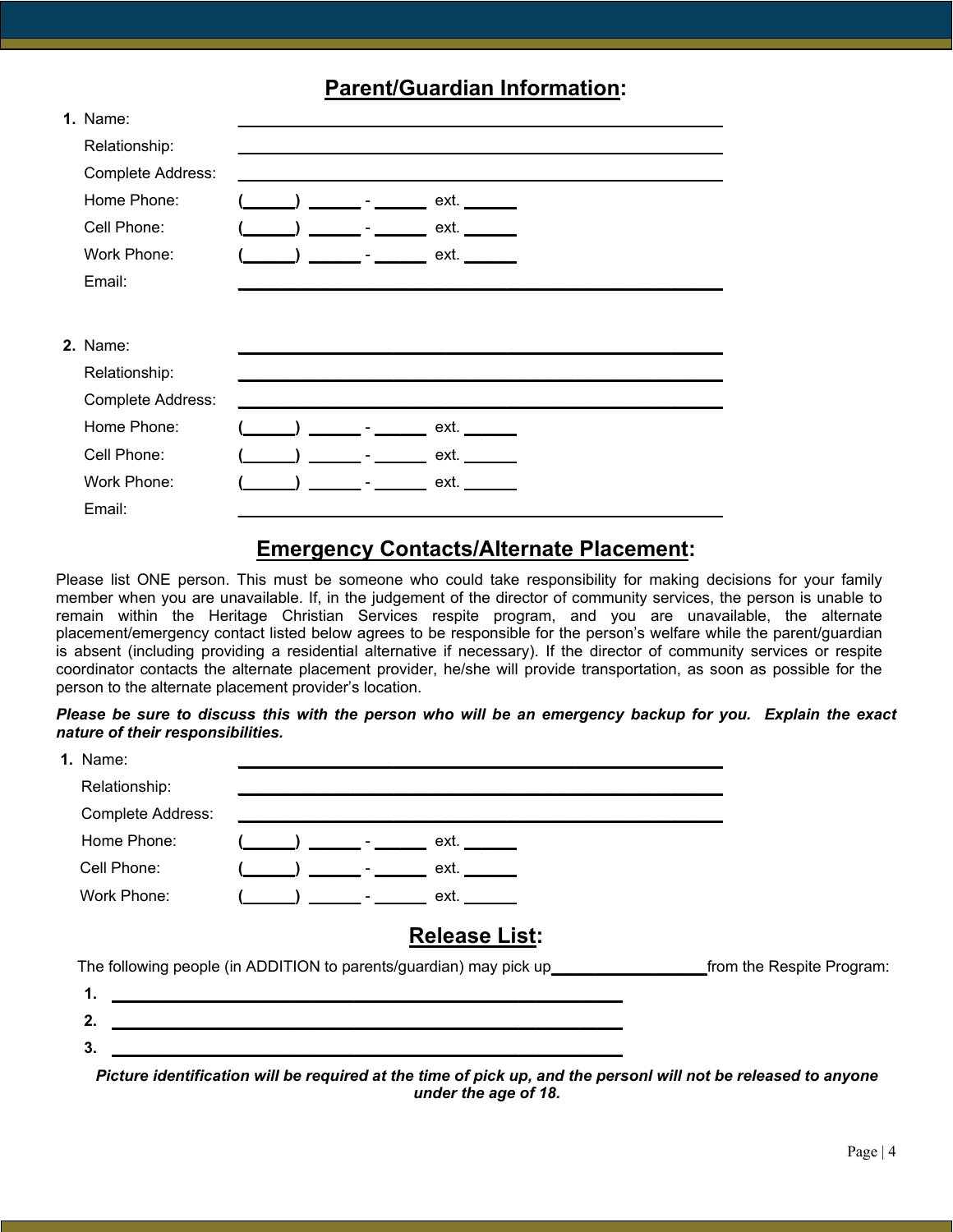## **Guardianship Information:**

*If the applicant is over the age of 18 years old and not their own guardian, please select one of the following:*

**Guardian of the Person –** A guardian of the person can make life decisions for the person like health care, education and welfare decisions.

**Guardian of the Property** – A guardian of the property handles decisions about the person's money, investments and savings as directed by a judge. A guardian of the property must file an annual report about the property.

 **Guardian of the Person and Property**. This kind of guardian has responsibility of both the person's life decision and the person's property.

**\_\_\_\_\_\_\_\_\_\_\_\_\_\_\_\_\_\_\_\_\_\_\_\_\_\_\_\_\_\_\_\_\_\_\_\_\_\_\_\_\_\_\_\_\_\_\_\_\_\_\_\_\_\_\_\_\_\_\_\_\_\_\_\_\_\_\_\_\_\_\_\_\_\_\_\_\_\_\_\_\_\_\_\_\_\_\_\_\_\_\_\_\_\_\_\_\_**

**\_\_\_\_\_\_\_\_\_\_\_\_\_\_\_\_\_\_\_\_\_\_\_\_\_\_\_\_\_\_\_\_\_\_\_\_\_\_\_\_\_\_\_\_\_\_\_\_\_\_\_\_\_\_\_\_\_\_\_\_\_\_\_\_\_\_\_\_\_\_\_\_\_\_\_\_\_\_\_\_\_\_\_\_\_\_\_\_\_\_\_\_\_\_\_\_\_**

### **Name of Primary Guardian(s):**

### **Name of Standby Guardian(s):**

|                                                      | <b>Care Coordinator/Manager Information:</b>                                                                                                                                                                                    |  |
|------------------------------------------------------|---------------------------------------------------------------------------------------------------------------------------------------------------------------------------------------------------------------------------------|--|
| Name:                                                |                                                                                                                                                                                                                                 |  |
| Agency Name:                                         |                                                                                                                                                                                                                                 |  |
| Email:                                               | <u> 1989 - Johann Stoff, amerikansk politiker (d. 1989)</u>                                                                                                                                                                     |  |
| Phone:                                               |                                                                                                                                                                                                                                 |  |
|                                                      | <b>School/Program Information:</b>                                                                                                                                                                                              |  |
| <b>Highest Level of Education:</b>                   |                                                                                                                                                                                                                                 |  |
| None                                                 | <b>High School</b>                                                                                                                                                                                                              |  |
| Ungraded                                             | Vocational                                                                                                                                                                                                                      |  |
| Preschool                                            | Some College                                                                                                                                                                                                                    |  |
| Elementary                                           | College<br>$\Box$                                                                                                                                                                                                               |  |
|                                                      | Please detail school/program, diploma/certificate obtained and completion date (if applicable):                                                                                                                                 |  |
| <b>Current Enrollment:</b>                           |                                                                                                                                                                                                                                 |  |
|                                                      |                                                                                                                                                                                                                                 |  |
|                                                      |                                                                                                                                                                                                                                 |  |
|                                                      | Phone Number: (______) ________- - _______ ext. _______                                                                                                                                                                         |  |
|                                                      |                                                                                                                                                                                                                                 |  |
|                                                      | School/Program Hours: (Please indicate if hours change in the summer or on specific weekdays)                                                                                                                                   |  |
| $\begin{array}{ccc} \hline \end{array}$ am $\Box$ pm | $\Box$ am $\Box$ pm<br>to                                                                                                                                                                                                       |  |
| Transportation to afterschool respite program:       | School District   Family will provide ALL transporation   Other: ___________________________________                                                                                                                            |  |
|                                                      | Note: Respite services cannot be provided during the hours when students should be receiving educational<br>convices in a saboal satting. Eveny district varios regarding the times students are required to be in saboal. This |  |

*services in a school setting. Every district varies regarding the times students are required to be in school. This policy also includes people who are home schooled or have other educational accommodations.*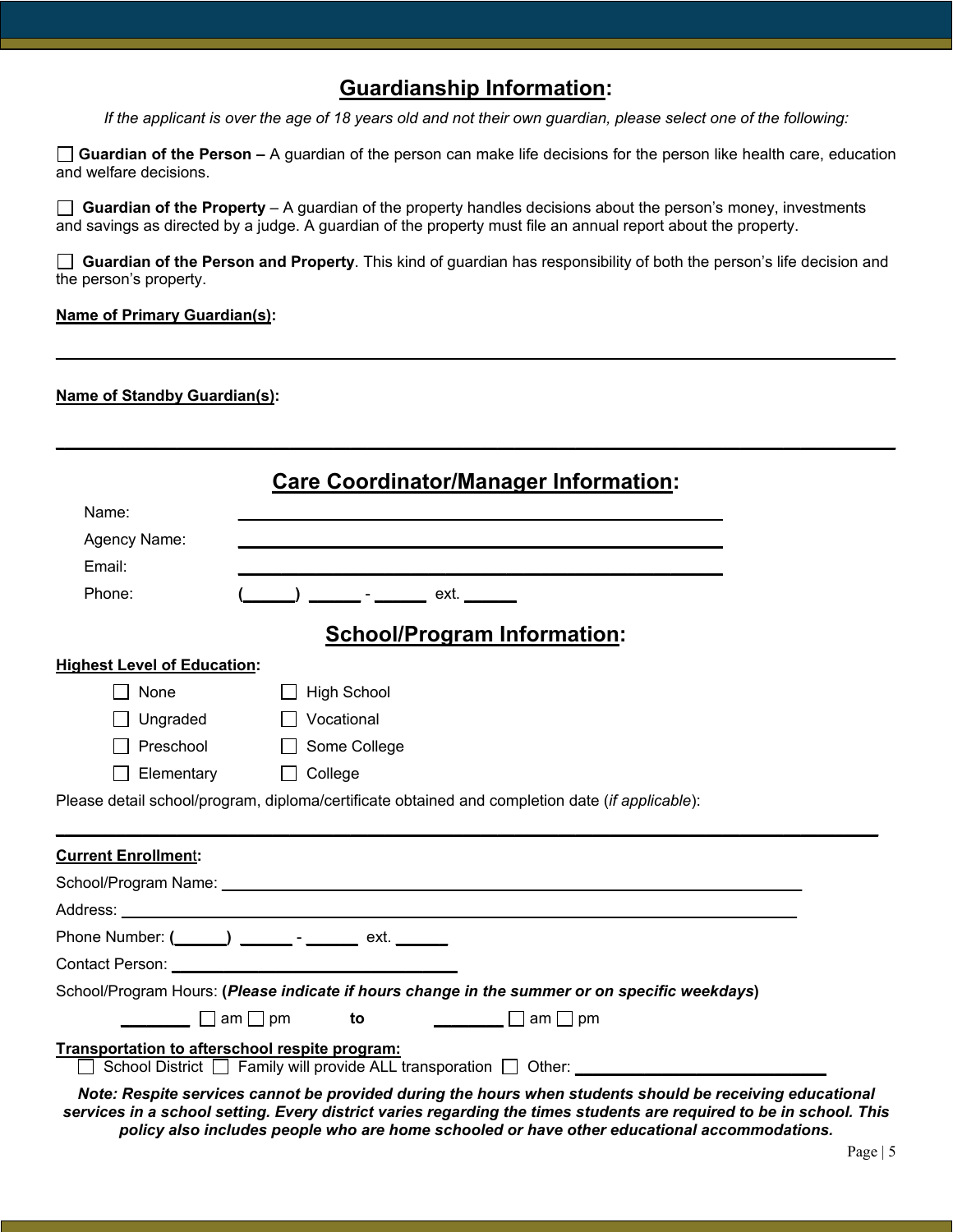# **Physician Information:**

| <b>Primary Physician:</b>                       |                                                                                                                                                                                                                                |                         |                               |
|-------------------------------------------------|--------------------------------------------------------------------------------------------------------------------------------------------------------------------------------------------------------------------------------|-------------------------|-------------------------------|
| Address:                                        |                                                                                                                                                                                                                                |                         |                               |
| Phone Number:                                   | ___ - _______ ext. ______                                                                                                                                                                                                      |                         |                               |
| Fax Number:                                     |                                                                                                                                                                                                                                | ext.                    |                               |
| <b>Hospital Affiliated With:</b>                |                                                                                                                                                                                                                                |                         |                               |
| <b>Dentist:</b>                                 |                                                                                                                                                                                                                                |                         |                               |
| Address:                                        |                                                                                                                                                                                                                                |                         |                               |
| Phone Number:                                   | __________ _ ____________ ext. ________                                                                                                                                                                                        |                         |                               |
| Fax Number:                                     | $\overline{\phantom{a}}$ $\overline{\phantom{a}}$                                                                                                                                                                              | ext.                    |                               |
| Other Insurance:                                |                                                                                                                                                                                                                                |                         |                               |
|                                                 |                                                                                                                                                                                                                                |                         |                               |
|                                                 | Contract Number: Contract Number: Contract Number: Contract Number: Contract Number: Contract Number: Contract Number: Contract Number: Contract Number: Contract Number: Contract Number: Contract Number: Contract Number: C |                         |                               |
|                                                 | PLEASE INCLUDE A CURRENT COPY OF THE PERSON'S INSURANCE CARD                                                                                                                                                                   |                         |                               |
|                                                 | <b>Medical Information:</b>                                                                                                                                                                                                    |                         |                               |
| <b>Primary Diagnosis: (Check if Applicable)</b> |                                                                                                                                                                                                                                |                         |                               |
| Intellectual Disability                         | Autism                                                                                                                                                                                                                         | Down Syndrome           |                               |
| Mild                                            | ADD/ADHD                                                                                                                                                                                                                       | <b>Hearing Impaired</b> |                               |
| Moderate                                        | Fragile X Syndrome                                                                                                                                                                                                             | Visually Impaired       |                               |
| Severe                                          | Epilepsy                                                                                                                                                                                                                       | Other (Please Specify)  |                               |
| Profound                                        | <b>Cerebral Palsy</b>                                                                                                                                                                                                          |                         |                               |
|                                                 |                                                                                                                                                                                                                                |                         |                               |
| <b>Secondary Diagnosis: (Please Specify)</b>    |                                                                                                                                                                                                                                |                         |                               |
| <b>Other Medical Conditions:</b>                |                                                                                                                                                                                                                                |                         |                               |
|                                                 | Does this person have a DNR order or MOLST? □ YES □ NO                                                                                                                                                                         |                         | If YES, please attach a copy. |
|                                                 | Please check if you are currently receiving nursing services in your home, or you feel your family member<br>requires something other than routine first aid/medical care.                                                     |                         |                               |
| If checked, please detail:                      |                                                                                                                                                                                                                                |                         |                               |
|                                                 | Medications: $\Box$ YES $\Box$ NO If YES, please list.                                                                                                                                                                         |                         |                               |
|                                                 | Is the person able to administer medication independently?                                                                                                                                                                     | <b>YES</b>              | NO                            |
|                                                 | Does the person require medications during respite hours?                                                                                                                                                                      | YES                     | $\Box$ No                     |
|                                                 | Note: Staff are unable to administer medications (including over-the-counter) to people during respite hours.                                                                                                                  |                         |                               |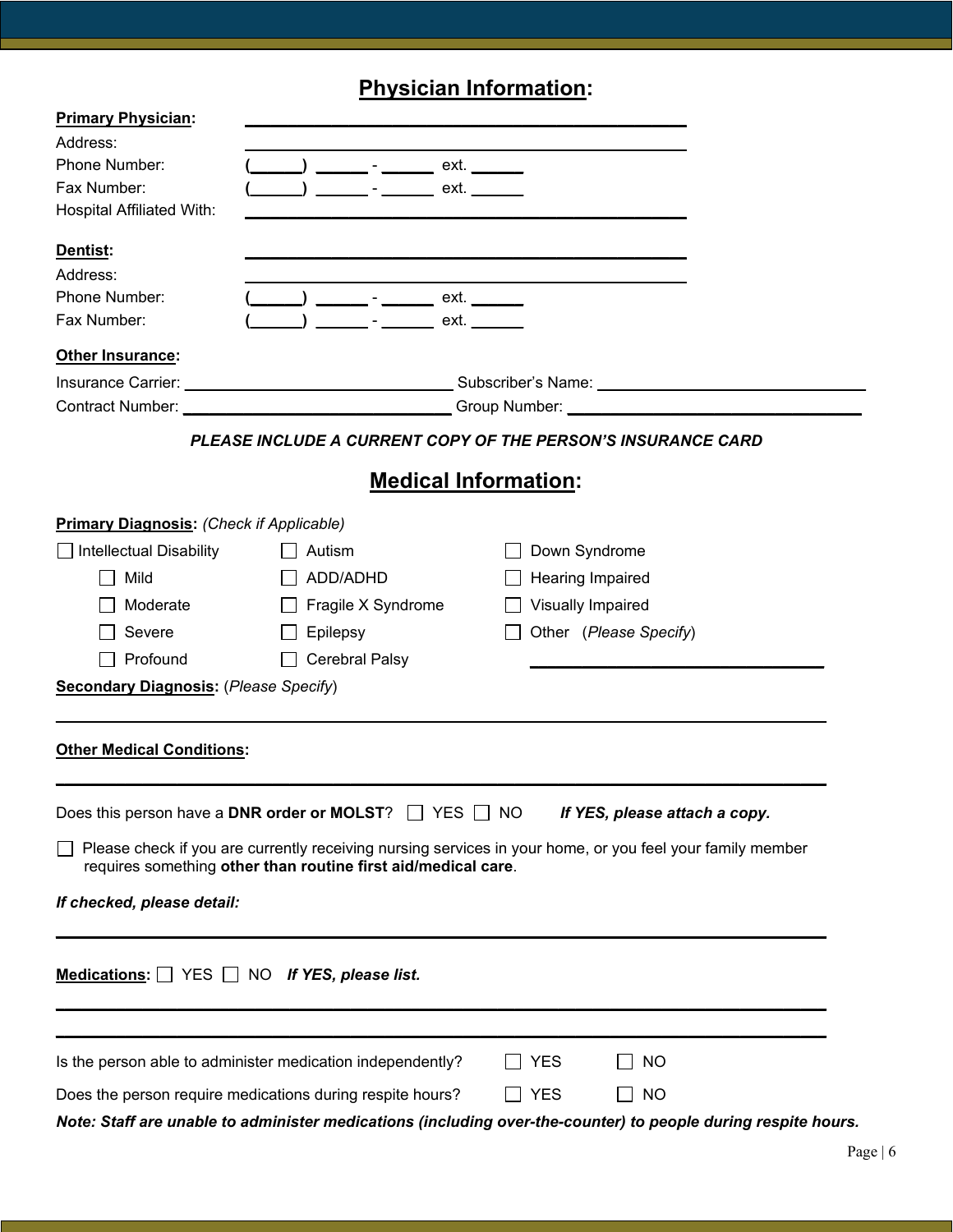# **Medical History:**

Check if the person had **ANY** history of the following?

| <b>Bleeding problems</b><br>Chronic Skin Conditions (Eczema, Psoriasis, Dermatitis, etc.) [18] [19] Chronic Skin Conditions (Eczema, Psoriasis, Dermatitis, etc.)<br>Dentures / False Teeth<br>Dizziness/Frequent Falls<br><b>Fainting Spells</b><br>Heart / Blood Pressure problems<br>History of MRSA/ORSA (Methicillin/Oxacillin Resistant Staphylococcus Aureus)<br>Hepatitis<br>Type:<br>Other:<br>If you answered YES to any of the above, please explain.<br>Vision:<br><b>Hearing:</b><br>No problem<br>No problem<br>Wears glasses<br>Wears hearing aid(s)<br>Partial sight<br>Hard of hearing<br>Deaf<br><b>Blind</b><br>Allergies: (Food, Insects, Medications, etc.)<br>History of Seizures: (Please describe Time, Length, Type, Duration)<br><b>Current Seizure Activity: (Please Describe):</b><br>Any special medical equipment needed: $\Box$ YES $\Box$ NO <i>If YES, please list.</i><br><b>Wearing Schedule:</b> | onour in the person near Art Finatory of the following |  |
|--------------------------------------------------------------------------------------------------------------------------------------------------------------------------------------------------------------------------------------------------------------------------------------------------------------------------------------------------------------------------------------------------------------------------------------------------------------------------------------------------------------------------------------------------------------------------------------------------------------------------------------------------------------------------------------------------------------------------------------------------------------------------------------------------------------------------------------------------------------------------------------------------------------------------------------|--------------------------------------------------------|--|
|                                                                                                                                                                                                                                                                                                                                                                                                                                                                                                                                                                                                                                                                                                                                                                                                                                                                                                                                      |                                                        |  |
|                                                                                                                                                                                                                                                                                                                                                                                                                                                                                                                                                                                                                                                                                                                                                                                                                                                                                                                                      |                                                        |  |
|                                                                                                                                                                                                                                                                                                                                                                                                                                                                                                                                                                                                                                                                                                                                                                                                                                                                                                                                      |                                                        |  |
|                                                                                                                                                                                                                                                                                                                                                                                                                                                                                                                                                                                                                                                                                                                                                                                                                                                                                                                                      |                                                        |  |
|                                                                                                                                                                                                                                                                                                                                                                                                                                                                                                                                                                                                                                                                                                                                                                                                                                                                                                                                      |                                                        |  |
|                                                                                                                                                                                                                                                                                                                                                                                                                                                                                                                                                                                                                                                                                                                                                                                                                                                                                                                                      |                                                        |  |
|                                                                                                                                                                                                                                                                                                                                                                                                                                                                                                                                                                                                                                                                                                                                                                                                                                                                                                                                      |                                                        |  |
|                                                                                                                                                                                                                                                                                                                                                                                                                                                                                                                                                                                                                                                                                                                                                                                                                                                                                                                                      |                                                        |  |
|                                                                                                                                                                                                                                                                                                                                                                                                                                                                                                                                                                                                                                                                                                                                                                                                                                                                                                                                      |                                                        |  |
|                                                                                                                                                                                                                                                                                                                                                                                                                                                                                                                                                                                                                                                                                                                                                                                                                                                                                                                                      |                                                        |  |
|                                                                                                                                                                                                                                                                                                                                                                                                                                                                                                                                                                                                                                                                                                                                                                                                                                                                                                                                      |                                                        |  |
|                                                                                                                                                                                                                                                                                                                                                                                                                                                                                                                                                                                                                                                                                                                                                                                                                                                                                                                                      |                                                        |  |
|                                                                                                                                                                                                                                                                                                                                                                                                                                                                                                                                                                                                                                                                                                                                                                                                                                                                                                                                      |                                                        |  |
|                                                                                                                                                                                                                                                                                                                                                                                                                                                                                                                                                                                                                                                                                                                                                                                                                                                                                                                                      |                                                        |  |
|                                                                                                                                                                                                                                                                                                                                                                                                                                                                                                                                                                                                                                                                                                                                                                                                                                                                                                                                      |                                                        |  |
|                                                                                                                                                                                                                                                                                                                                                                                                                                                                                                                                                                                                                                                                                                                                                                                                                                                                                                                                      |                                                        |  |
|                                                                                                                                                                                                                                                                                                                                                                                                                                                                                                                                                                                                                                                                                                                                                                                                                                                                                                                                      |                                                        |  |
|                                                                                                                                                                                                                                                                                                                                                                                                                                                                                                                                                                                                                                                                                                                                                                                                                                                                                                                                      |                                                        |  |
|                                                                                                                                                                                                                                                                                                                                                                                                                                                                                                                                                                                                                                                                                                                                                                                                                                                                                                                                      |                                                        |  |
|                                                                                                                                                                                                                                                                                                                                                                                                                                                                                                                                                                                                                                                                                                                                                                                                                                                                                                                                      |                                                        |  |
|                                                                                                                                                                                                                                                                                                                                                                                                                                                                                                                                                                                                                                                                                                                                                                                                                                                                                                                                      |                                                        |  |
|                                                                                                                                                                                                                                                                                                                                                                                                                                                                                                                                                                                                                                                                                                                                                                                                                                                                                                                                      |                                                        |  |
|                                                                                                                                                                                                                                                                                                                                                                                                                                                                                                                                                                                                                                                                                                                                                                                                                                                                                                                                      |                                                        |  |
|                                                                                                                                                                                                                                                                                                                                                                                                                                                                                                                                                                                                                                                                                                                                                                                                                                                                                                                                      |                                                        |  |
|                                                                                                                                                                                                                                                                                                                                                                                                                                                                                                                                                                                                                                                                                                                                                                                                                                                                                                                                      |                                                        |  |
|                                                                                                                                                                                                                                                                                                                                                                                                                                                                                                                                                                                                                                                                                                                                                                                                                                                                                                                                      |                                                        |  |
|                                                                                                                                                                                                                                                                                                                                                                                                                                                                                                                                                                                                                                                                                                                                                                                                                                                                                                                                      |                                                        |  |
|                                                                                                                                                                                                                                                                                                                                                                                                                                                                                                                                                                                                                                                                                                                                                                                                                                                                                                                                      |                                                        |  |
|                                                                                                                                                                                                                                                                                                                                                                                                                                                                                                                                                                                                                                                                                                                                                                                                                                                                                                                                      |                                                        |  |
|                                                                                                                                                                                                                                                                                                                                                                                                                                                                                                                                                                                                                                                                                                                                                                                                                                                                                                                                      |                                                        |  |
|                                                                                                                                                                                                                                                                                                                                                                                                                                                                                                                                                                                                                                                                                                                                                                                                                                                                                                                                      |                                                        |  |
|                                                                                                                                                                                                                                                                                                                                                                                                                                                                                                                                                                                                                                                                                                                                                                                                                                                                                                                                      |                                                        |  |
|                                                                                                                                                                                                                                                                                                                                                                                                                                                                                                                                                                                                                                                                                                                                                                                                                                                                                                                                      |                                                        |  |
|                                                                                                                                                                                                                                                                                                                                                                                                                                                                                                                                                                                                                                                                                                                                                                                                                                                                                                                                      |                                                        |  |

**\_\_\_\_\_\_\_\_\_\_\_\_\_\_\_\_\_\_\_\_\_\_\_\_\_\_\_\_\_\_\_\_\_\_\_\_\_\_\_\_\_\_\_\_\_\_\_\_\_\_\_\_\_\_\_\_\_\_\_\_\_\_\_\_\_\_\_\_\_\_\_\_\_\_\_\_\_\_\_\_\_\_\_\_**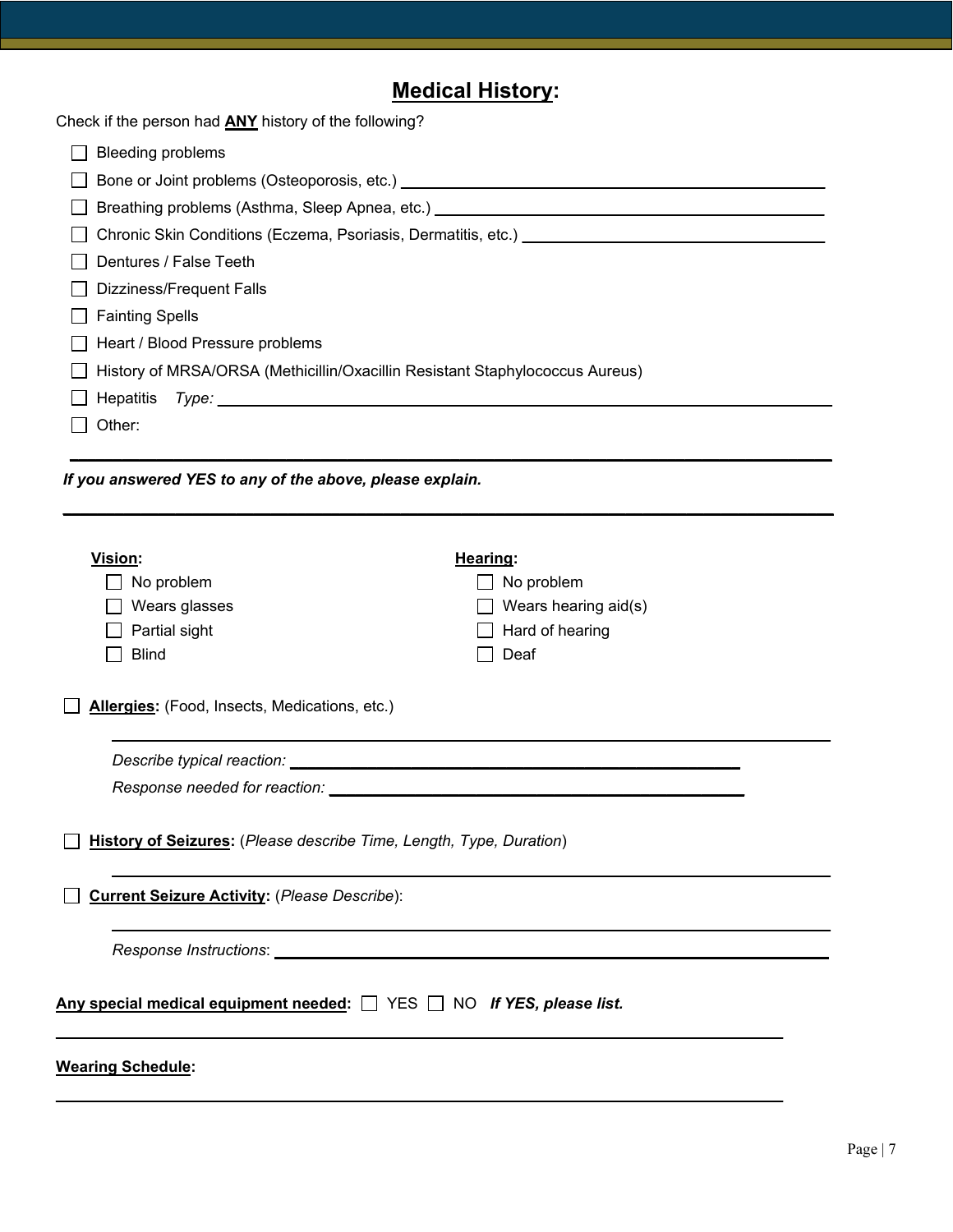# **Daily Living Skills Information:**

|         | (Please check all that apply and, where specified, please include detailed information)                                                                                                                                       |
|---------|-------------------------------------------------------------------------------------------------------------------------------------------------------------------------------------------------------------------------------|
|         | <b>Ambulation:</b>                                                                                                                                                                                                            |
|         | Walks freely                                                                                                                                                                                                                  |
|         | Uses walker                                                                                                                                                                                                                   |
|         | Walks with assistance (when $\checkmark$ describe): $\Box$                                                                                                                                                                    |
|         | Non-ambulatory                                                                                                                                                                                                                |
|         |                                                                                                                                                                                                                               |
|         | <b>Wheelchair Use:</b>                                                                                                                                                                                                        |
|         | Not applicable                                                                                                                                                                                                                |
|         | Maneuvers chair independently                                                                                                                                                                                                 |
|         | Maneuvers with assistance                                                                                                                                                                                                     |
|         | Transfers independently                                                                                                                                                                                                       |
|         | Transfers with assistance (when v describe): ___________________________________                                                                                                                                              |
|         |                                                                                                                                                                                                                               |
|         | Transfers: (Check only ONE)                                                                                                                                                                                                   |
|         | Independent (Requires No Assistance from Staff)                                                                                                                                                                               |
|         | Stand pivot                                                                                                                                                                                                                   |
|         | One-person transfer                                                                                                                                                                                                           |
|         | Two - person transfer                                                                                                                                                                                                         |
|         | Mechanical device                                                                                                                                                                                                             |
|         | Note: Two staff must be present at ALL TIMES when using a Hoyer lift or other                                                                                                                                                 |
|         | mechanical device to transfer.                                                                                                                                                                                                |
|         |                                                                                                                                                                                                                               |
| Speech: |                                                                                                                                                                                                                               |
|         |                                                                                                                                                                                                                               |
|         | Occasional words only (list some words): example and the set of the set of the set of the set of the set of the set of the set of the set of the set of the set of the set of the set of the set of the set of the set of the |
|         | Speaks with difficulty                                                                                                                                                                                                        |
|         | Non-verbal                                                                                                                                                                                                                    |
|         | Uses sign (specify signs used):                                                                                                                                                                                               |

Uses communication board/device (specify signs or symbols used): **\_\_\_\_\_\_\_\_\_\_\_\_\_\_\_\_\_\_\_\_\_\_\_\_\_\_\_\_\_\_\_\_\_\_**

### **Comprehension:**

| $\Box$ No problem |  |
|-------------------|--|
|-------------------|--|

□ Understands simple directions

- Does not understand
- Understands sign (specify signs understood): **\_\_\_\_\_\_\_\_\_\_\_\_\_\_\_\_\_\_\_\_\_\_\_\_\_\_\_\_\_\_\_\_\_\_\_\_\_\_\_\_\_\_\_\_\_\_\_\_\_\_\_\_**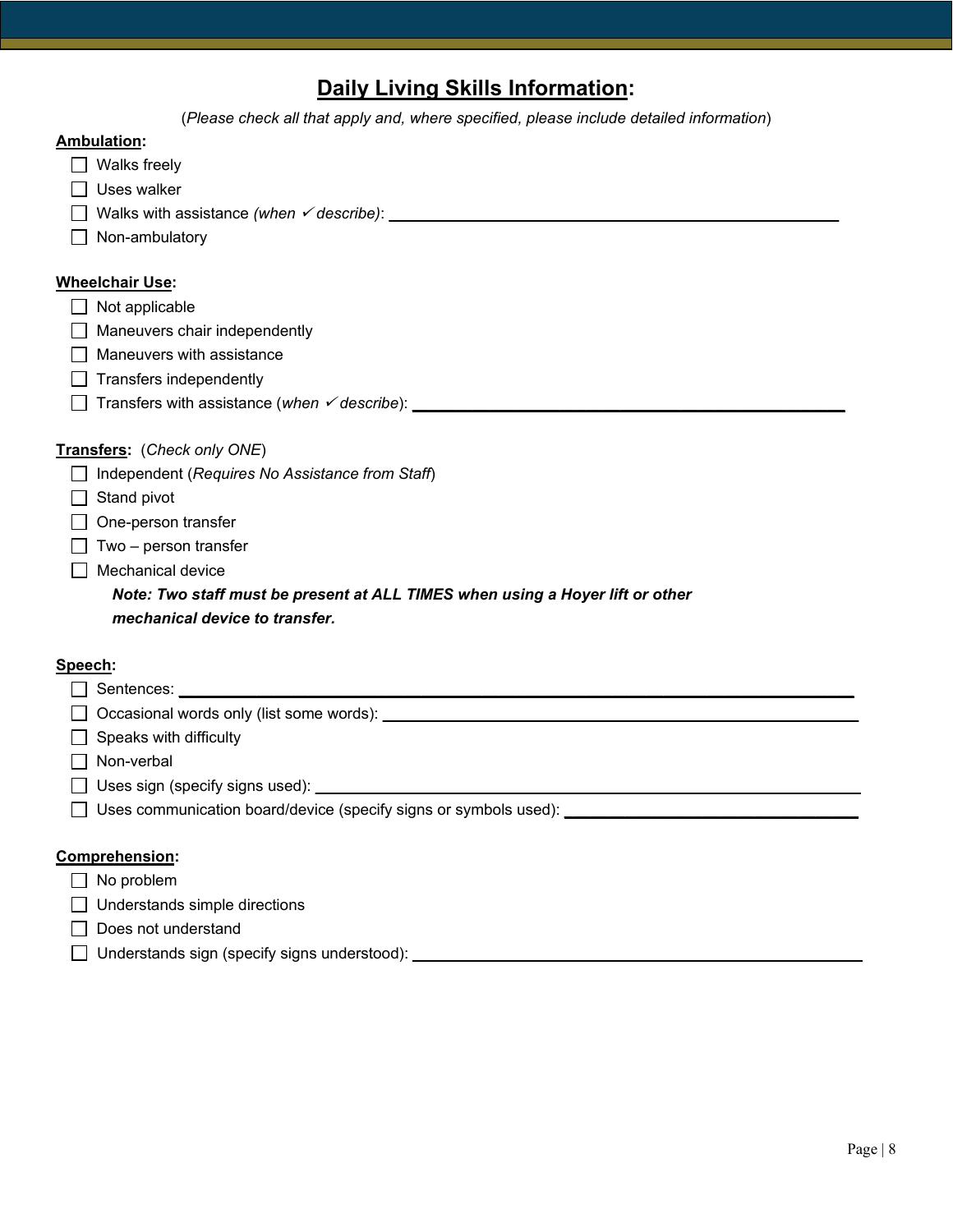# **Daily Living Skills Information (Cont.):**

(*Please check all that apply and, where specified, please include detailed information*)

| <b>Bathroom Needs: (Check only ONE)</b>                                                              |
|------------------------------------------------------------------------------------------------------|
| Independent                                                                                          |
| Independent days only                                                                                |
| Bladder control only                                                                                 |
| Bowel control only                                                                                   |
| Wears Attends/diapers at all times                                                                   |
| Wears Attends/ diapers only at times specified: (Please List Times): _______________________________ |
| Specify assistance needed and usual schedule if applicable: www.community.com/community/             |
|                                                                                                      |
| Dressing:                                                                                            |
| Independent                                                                                          |
|                                                                                                      |
| $\Box$                                                                                               |
|                                                                                                      |
| <b>Additional Comments:</b>                                                                          |
|                                                                                                      |
|                                                                                                      |
| <b>Nutrition Information:</b>                                                                        |
| Please check all that apply to this person:                                                          |
| Diabetes: $\Box$ Type 1<br>$\Box$ Type 2                                                             |
| NPO (Nothing by mouth) $\Box$ G-tube $\Box$ J-tube                                                   |
| Some food taken by mouth with feeding tube                                                           |
| Gluten free diet (Family to provide)                                                                 |
| Casein free diet (Family to provide)                                                                 |

# **Food Preferences:**

| Likes:                                                     |  |
|------------------------------------------------------------|--|
| <b>Dislikes:</b>                                           |  |
| <b>Adaptive Equipment:</b>                                 |  |
| □ Plate □ Cup □ Straw □ Utensils □ Shirt Protector □ Other |  |
|                                                            |  |
| <b>Additional Information Regarding Diet:</b>              |  |

**\_\_\_\_\_\_\_\_\_\_\_\_\_\_\_\_\_\_\_\_\_\_\_\_\_\_\_\_\_\_\_\_\_\_\_\_\_\_\_\_\_\_\_\_\_\_\_\_\_\_\_\_\_\_\_\_\_\_\_\_\_\_\_\_\_\_\_\_\_\_\_\_\_\_\_\_\_\_\_\_\_\_\_\_\_\_\_\_\_\_\_\_\_\_\_\_**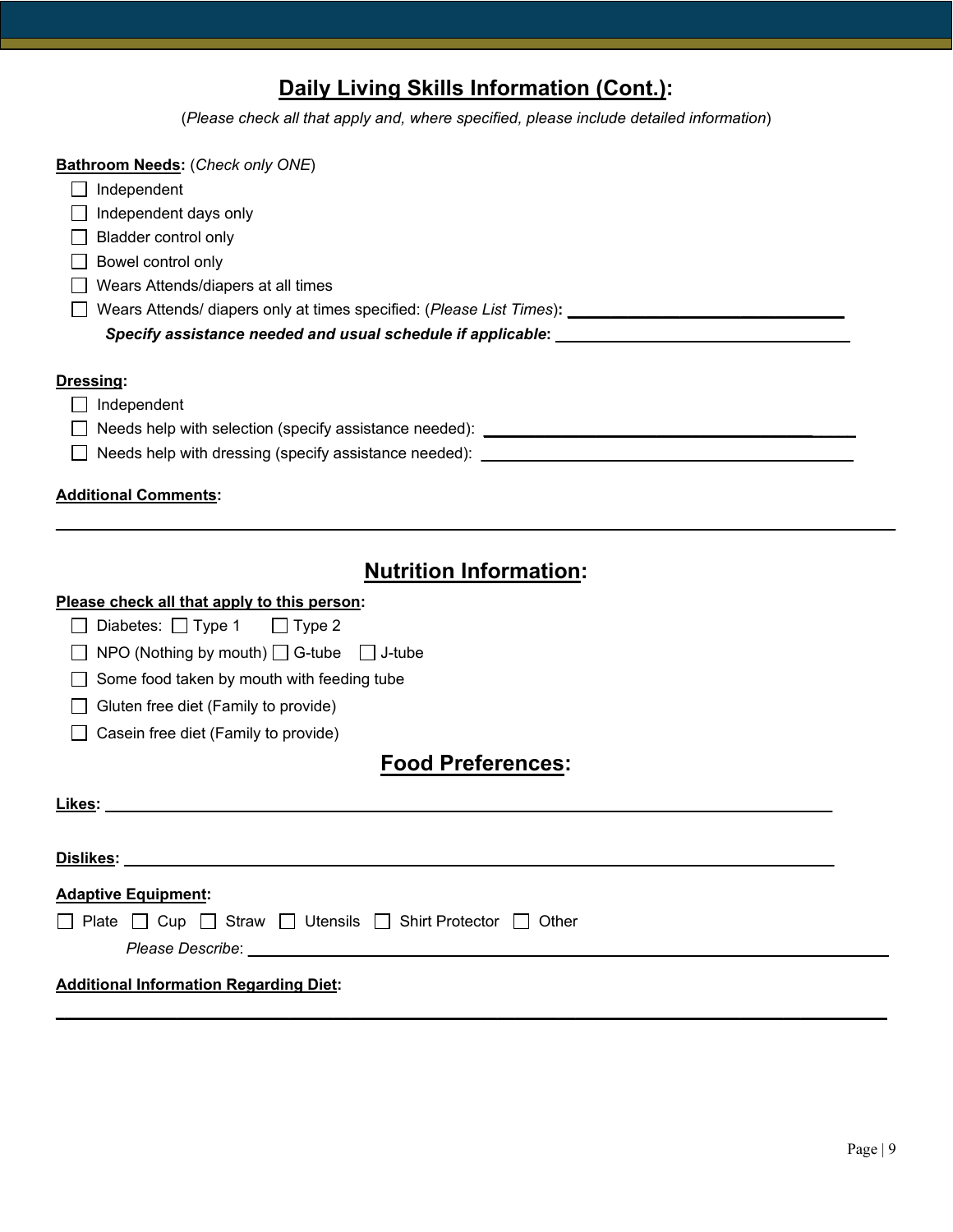# **Food and Drink Consistencies:**

| <b>Food Consistency:</b>                                                                                                     |                                                                                                                                                           |                                                                                                                                                                                                                                               |  |
|------------------------------------------------------------------------------------------------------------------------------|-----------------------------------------------------------------------------------------------------------------------------------------------------------|-----------------------------------------------------------------------------------------------------------------------------------------------------------------------------------------------------------------------------------------------|--|
| Regular: no restrictions                                                                                                     |                                                                                                                                                           |                                                                                                                                                                                                                                               |  |
| Soft: fork mashed foods                                                                                                      |                                                                                                                                                           |                                                                                                                                                                                                                                               |  |
| Ground: appearance of size of relish (ground up in a food processor)                                                         |                                                                                                                                                           |                                                                                                                                                                                                                                               |  |
| Pureed: made to a yogurt consistency in the food processor                                                                   |                                                                                                                                                           |                                                                                                                                                                                                                                               |  |
| <b>Food Size:</b>                                                                                                            |                                                                                                                                                           | The following are cut up sizes of foods (if now ground or pureed). Choose the size ONLY IF NEEDED:                                                                                                                                            |  |
| Cheez-it size (1" x 1")                                                                                                      | Cheerio size (½" x ½")                                                                                                                                    | Pea Size $(\frac{1}{4}$ " x $\frac{1}{4}$ ")                                                                                                                                                                                                  |  |
|                                                                                                                              |                                                                                                                                                           |                                                                                                                                                                                                                                               |  |
| <b>Drink Consistency:</b>                                                                                                    |                                                                                                                                                           |                                                                                                                                                                                                                                               |  |
| No Restriction                                                                                                               | Nectar                                                                                                                                                    | <b>Pudding Thickened</b>                                                                                                                                                                                                                      |  |
| Liquids must be thickened for safety                                                                                         | Honey Thickened                                                                                                                                           |                                                                                                                                                                                                                                               |  |
| <b>Food Intolerances:</b>                                                                                                    |                                                                                                                                                           |                                                                                                                                                                                                                                               |  |
| History of acid reflux (GERD-Gastro-Esophageal Reflux Disorder)<br>Raw tomato<br>Spearmint<br>Pineapple<br>Spicy Foods: ____ | Tomato based red sauces<br>Citrus foods: $\Box$ Lemon $\Box$ Lime $\Box$ Orange $\Box$ Grapefruit<br>Other foods(s) not tolerated related to acid reflux: | Needs to remain upright after meals due to acid reflux? If yes, for how long?<br>Please check any of the foods listed here that are <b>NOT</b> tolerated due to acid reflux:<br>Chocolate<br>Tomato based red foods<br>Peppermint<br>Cucumber |  |
|                                                                                                                              |                                                                                                                                                           |                                                                                                                                                                                                                                               |  |
|                                                                                                                              |                                                                                                                                                           | Lactose intolerant: Please check for foods tolerated or not <b>due to lactose intolerance</b> :                                                                                                                                               |  |
| <b>Tolerated</b><br>Food                                                                                                     | <b>Not Tolerated</b>                                                                                                                                      |                                                                                                                                                                                                                                               |  |
| <b>Milk</b>                                                                                                                  |                                                                                                                                                           |                                                                                                                                                                                                                                               |  |
| Yogurt                                                                                                                       |                                                                                                                                                           |                                                                                                                                                                                                                                               |  |
| Pudding                                                                                                                      |                                                                                                                                                           |                                                                                                                                                                                                                                               |  |
| <b>Cottage Cheese</b>                                                                                                        |                                                                                                                                                           |                                                                                                                                                                                                                                               |  |
| <b>Cheese Cubed or sliced</b>                                                                                                |                                                                                                                                                           |                                                                                                                                                                                                                                               |  |
| Ice Cream                                                                                                                    |                                                                                                                                                           |                                                                                                                                                                                                                                               |  |

**\_\_\_\_\_\_\_\_\_\_\_\_\_\_\_\_\_\_\_\_\_\_\_\_\_\_\_\_\_\_\_\_\_\_\_\_\_\_\_\_\_\_\_\_\_\_\_\_\_\_\_\_\_\_\_\_\_\_\_\_\_\_\_\_\_\_\_\_\_\_\_\_\_\_\_\_\_\_\_\_\_\_\_\_\_\_\_\_\_\_\_\_\_\_\_\_ \_\_\_\_\_\_\_\_\_\_\_\_\_\_\_\_\_\_\_\_\_\_\_\_\_\_\_\_\_\_\_\_\_\_\_\_\_\_\_\_\_\_\_\_\_\_\_\_\_\_\_\_\_\_\_\_\_\_\_\_\_\_\_\_\_\_\_\_\_\_\_\_\_\_\_\_\_\_\_\_\_\_\_\_\_\_\_\_\_\_\_\_\_\_\_\_**

Any other food/drink **NOT** tolerated and **Reason**: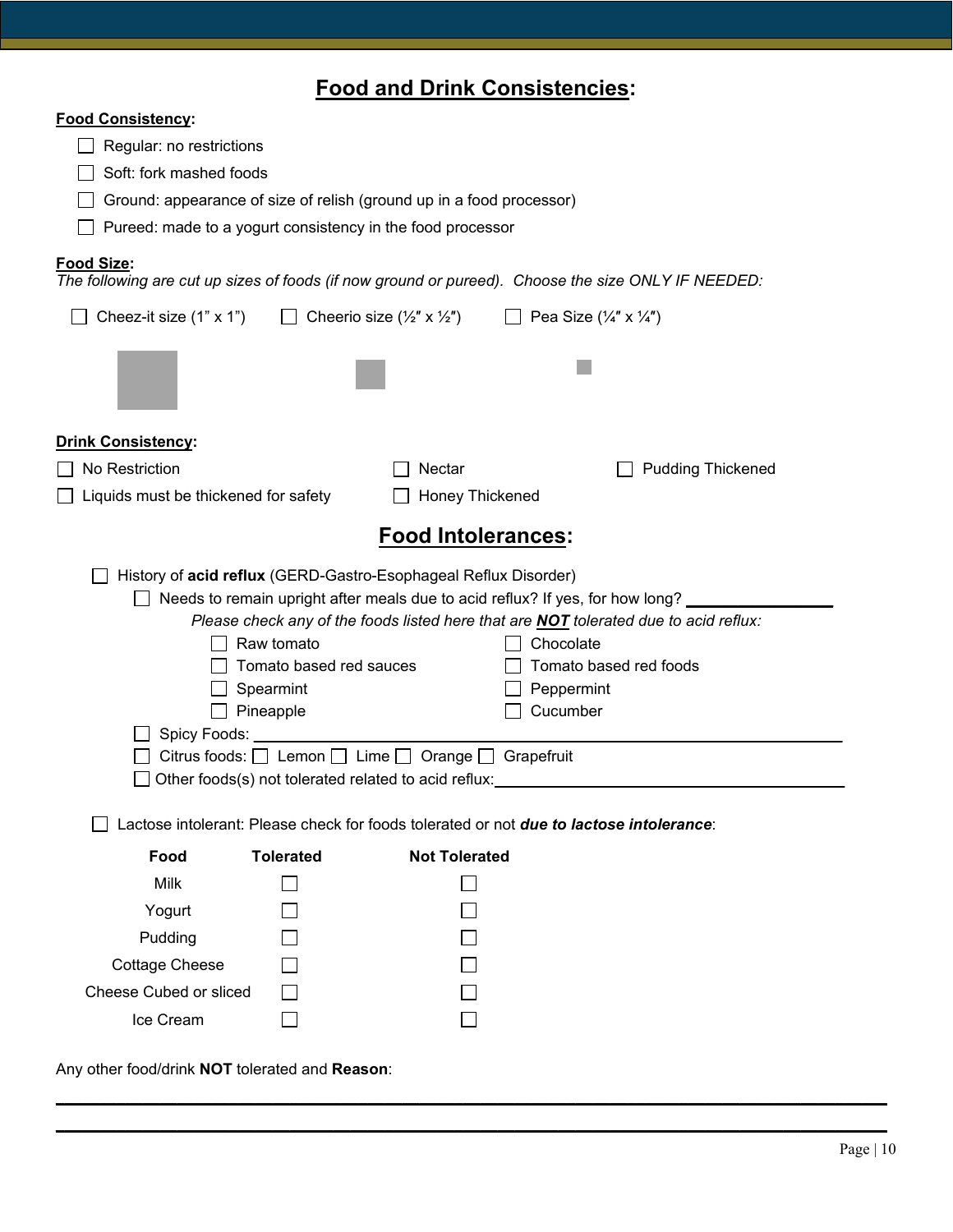## **Social/Recreational Activities:**

Does guest interact appropriately with peers, younger children, and authority figures*?* (*Describe any significant comments/concerns.*)

What types of activities does the person like to do (*i.e., toys, games, hobbies, movies, community activities, group vs. individual activities*)*?*

**\_\_\_\_\_\_\_\_\_\_\_\_\_\_\_\_\_\_\_\_\_\_\_\_\_\_\_\_\_\_\_\_\_\_\_\_\_\_\_\_\_\_\_\_\_\_\_\_\_\_\_\_\_\_\_\_\_\_\_\_\_\_\_\_\_\_\_\_\_\_\_\_\_\_\_\_\_\_\_\_\_\_\_\_**

**\_\_\_\_\_\_\_\_\_\_\_\_\_\_\_\_\_\_\_\_\_\_\_\_\_\_\_\_\_\_\_\_\_\_\_\_\_\_\_\_\_\_\_\_\_\_\_\_\_\_\_\_\_\_\_\_\_\_\_\_\_\_\_\_\_\_\_\_\_\_\_\_\_\_\_\_\_\_\_\_\_\_\_\_**

**\_\_\_\_\_\_\_\_\_\_\_\_\_\_\_\_\_\_\_\_\_\_\_\_\_\_\_\_\_\_\_\_\_\_\_\_\_\_\_\_\_\_\_\_\_\_\_\_\_\_\_\_\_\_\_\_\_\_\_\_\_\_\_\_\_\_\_\_\_\_\_\_\_\_\_\_\_\_\_\_\_\_\_\_**

**\_\_\_\_\_\_\_\_\_\_\_\_\_\_\_\_\_\_\_\_\_\_\_\_\_\_\_\_\_\_\_\_\_\_\_\_\_\_\_\_\_\_\_\_\_\_\_\_\_\_\_\_\_\_\_\_\_\_\_\_\_\_\_\_\_\_\_\_\_\_\_\_\_\_\_\_\_\_\_\_\_\_\_\_**

Any activities to avoid (*i.e., crowds, shopping, noisy activities, pets*)?

Any behavioral concerns in public? If yes, please describe problems and strategies for management.

## **Behavior Notations:**

Does the person have a behavior support plan or guideline at school or program?

Yes No *If YES, please provide a current copy of the plan.*

Please describe specific behavior problems (i.e. hitting, kicking, spitting, biting, pulling hair, self-injurious behavior, property destruction, running, wandering, pica, etc.) and how they are handled:

**\_\_\_\_\_\_\_\_\_\_\_\_\_\_\_\_\_\_\_\_\_\_\_\_\_\_\_\_\_\_\_\_\_\_\_\_\_\_\_\_\_\_\_\_\_\_\_\_\_\_\_\_\_\_\_\_\_\_\_\_\_\_\_\_\_\_\_\_\_\_\_\_\_\_\_\_\_\_\_\_\_\_\_\_ \_\_\_\_\_\_\_\_\_\_\_\_\_\_\_\_\_\_\_\_\_\_\_\_\_\_\_\_\_\_\_\_\_\_\_\_\_\_\_\_\_\_\_\_\_\_\_\_\_\_\_\_\_\_\_\_\_\_\_\_\_\_\_\_\_\_\_\_\_\_\_\_\_\_\_\_\_\_\_\_\_\_\_\_**

**\_\_\_\_\_\_\_\_\_\_\_\_\_\_\_\_\_\_\_\_\_\_\_\_\_\_\_\_\_\_\_\_\_\_\_\_\_\_\_\_\_\_\_\_\_\_\_\_\_\_\_\_\_\_\_\_\_\_\_\_\_\_\_\_\_\_\_\_\_\_\_\_\_\_\_\_\_\_\_\_\_\_\_\_**

**\_\_\_\_\_\_\_\_\_\_\_\_\_\_\_\_\_\_\_\_\_\_\_\_\_\_\_\_\_\_\_\_\_\_\_\_\_\_\_\_\_\_\_\_\_\_\_\_\_\_\_\_\_\_\_\_\_\_\_\_\_\_\_\_\_\_\_\_\_\_\_\_\_\_\_\_\_\_\_\_\_\_\_\_**

**\_\_\_\_\_\_\_\_\_\_\_\_\_\_\_\_\_\_\_\_\_\_\_\_\_\_\_\_\_\_\_\_\_\_\_\_\_\_\_\_\_\_\_\_\_\_\_\_\_\_\_\_\_\_\_\_\_\_\_\_\_\_\_\_\_\_\_\_\_\_\_\_\_\_\_\_\_\_\_\_\_\_\_\_**

How often do the behaviors listed above occur?

Has the person ever been involved with crisis intervention and/or had mental health arrest?:  $\Box$  YES  $\Box$  NO

**If YES, when?**

**What were the issues?**

*Note: If the person has been involved with crisis intervention or has been placed under mental health arrest, we require a minimum period of six months and a physician's note stating that the person is behaviorally stable prior to utilizing respite services.*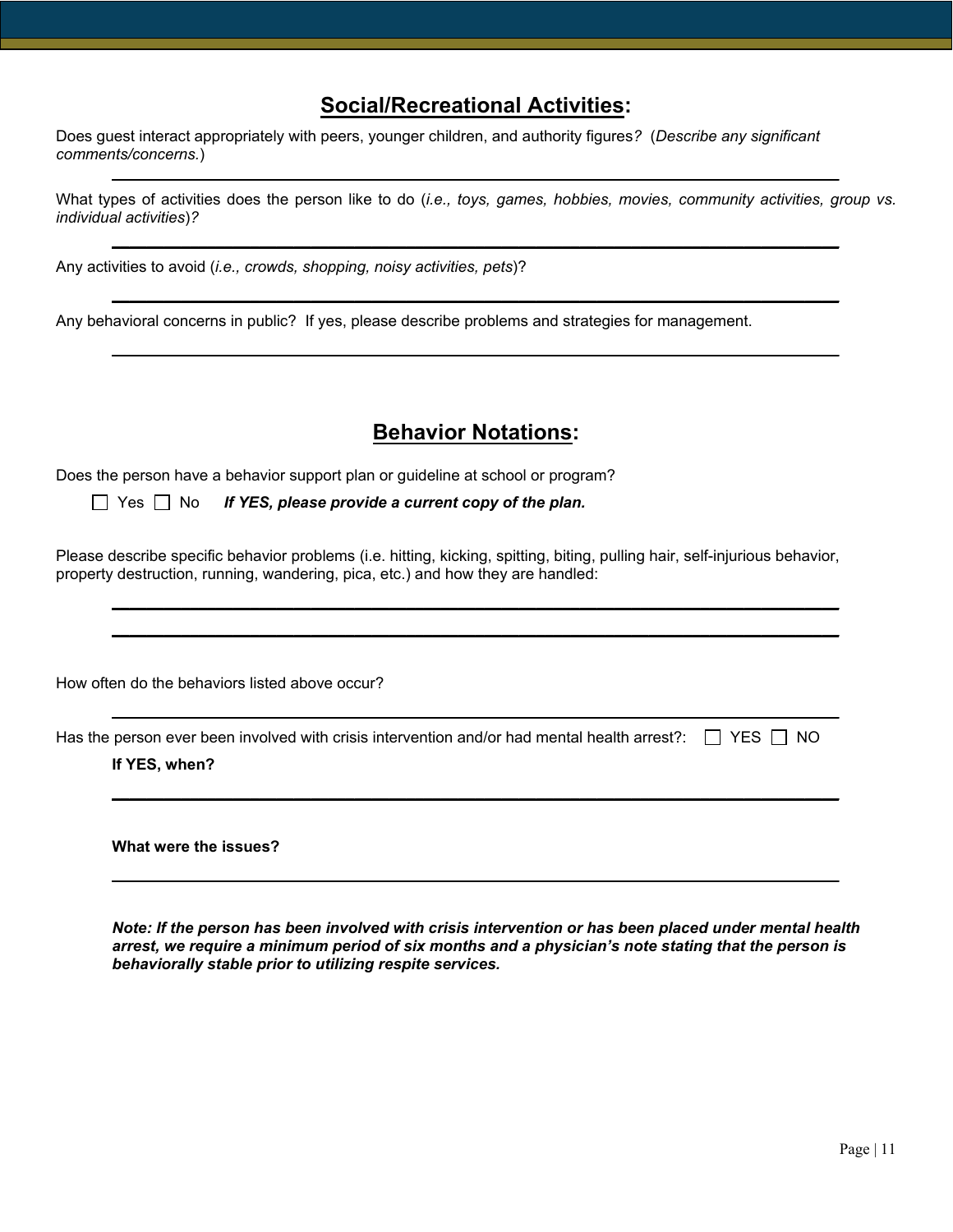# **CONSENT TO OBTAIN INFORMATION:**

I, the undersigned, understand and acknowledge that information on the application form is absolutely necessary for the proper and competent delivery of respite services by the respite staff at Heritage Christian Services. I warrant that I have<br>
fully disclosed all the pertinent facts about **fully disclosed all the pertinent facts** about **\_\_\_\_\_\_\_\_\_\_\_\_\_\_\_\_\_\_\_\_\_\_\_\_\_\_\_\_\_\_\_\_\_\_\_\_\_\_\_\_** (*Name of Person*).

If **any** changes occur, I shall notify the customized support soordinator as soon as possible. By signing below, I attest that I have reviewed the Notice of Privacy Practices, Individual Rights, Individual Right to Object, Service Agreement, Notification of Incident Information, and Liability Notice. **Copies provided upon request.**

I understand that the respite staff, in performing their care, are acting in full reliance upon the completeness of the information given by me. Failure to provide complete and accurate information regarding the person applying for services may result in future denial of service. I give my permission for the respite staff to have access to this information and, upon the decision of the respite coordinator, for any other personnel needing access to this information for in-service training.

### **Information Requested:**

| <b>Most Recent</b> | Life Plan                                                 |
|--------------------|-----------------------------------------------------------|
| <b>Most Recent</b> | Medicaid Card and Insurance Card                          |
| <b>Most Recent</b> | <b>Psychological Evaluations or Triennial Evaluations</b> |
| <b>Most Recent</b> | <b>Physical Examination</b>                               |
| <b>Most Recent</b> | Notice of Decision Letter (NOD)                           |
| <b>Most Recent</b> | LCED/DDP-2/RSA or SARF                                    |
| <b>Most Recent</b> | Guardianship Paperword (if applicable)                    |
| <b>Most Recent</b> | Other (Specify):                                          |
|                    |                                                           |

**\_\_\_\_\_\_\_\_\_\_\_\_\_\_\_\_\_\_\_\_\_\_\_\_\_\_\_\_\_\_\_\_\_\_\_\_\_\_\_\_\_\_ \_\_\_\_\_\_\_\_\_\_\_\_\_\_\_\_\_\_\_\_\_\_\_\_**

Parent/Guardian Signature **Date** Date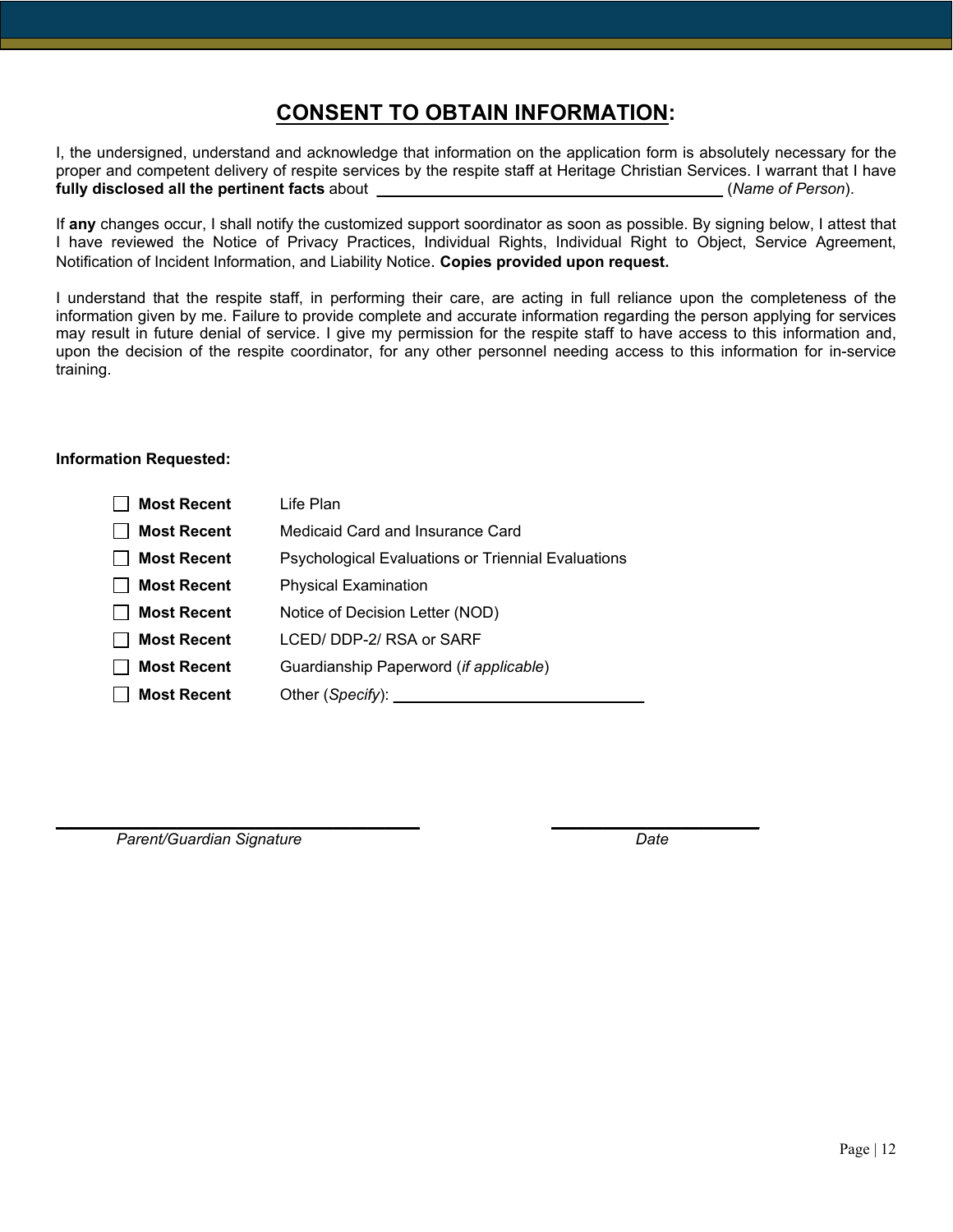# **Authorization for the Disclosure of Protected Health Information: Photo Use**

## Heritage Christian Services, Inc. **275 Kenneth Drive, Suite 100 Rochester, NY 14623**

As required by the Health Insurance Portability and Accountability Act of 1996, Heritage Christian Services, Inc. may not use or disclose your health information except as provided in our Notice of Privacy Practices without your authorization. Your signature on this form indicates that you are giving permission for the uses and disclosures of protected health information described herein. You may revoke this authorization at any time by signing and dating the revocation section on your copy of this form and returning to this office.

## **AUTHORIZATION SECTION**

I, \_\_\_\_\_\_\_\_\_\_\_\_\_\_\_\_\_\_\_\_\_\_\_\_(print name) hereby authorize the program staff of Heritage Christian Services, Inc. to display photos of me in hallways, program areas and other public areas within Heritage Christian Services, Inc. The photos may be used so that Heritage Christian Services, Inc. staff may identify me and/or to show my participation and involvement in program activities.

I understand that information disclosed pursuant to this authorization may be re-disclosed to additional parties and will no longer be protected.

I understand that I may revoke this authorization at any time by signing the revocation section of my copy of this form and returning it to Heritage Christian Services, Inc. I further understand that any such revocation does not apply to the extent that persons authorized to use or disclose my health information have already acted in reliance on this authorization.

I understand that this authorization will automatically expire if and when I no longer receive services from Heritage Christian Services, Inc.

I understand that I am under no obligation to sign this authorization. I further understand that my ability to obtain services will not depend in any way on whether I sign this authorization or not. I understand that I have a right to inspect and to obtain a copy of any information disclosed pursuant to this authorization.

Print Name:

Signature Date

If not signed by the Person receiving services, please indicate:

Relationship:

 $\square$  Parent, guardian or personal representative of person  $\Box$  Other (specify)

 $\mathcal{L}_\text{max} = \mathcal{L}_\text{max} = \mathcal{L}_\text{max} = \mathcal{L}_\text{max} = \mathcal{L}_\text{max} = \mathcal{L}_\text{max} = \mathcal{L}_\text{max} = \mathcal{L}_\text{max} = \mathcal{L}_\text{max} = \mathcal{L}_\text{max} = \mathcal{L}_\text{max} = \mathcal{L}_\text{max} = \mathcal{L}_\text{max} = \mathcal{L}_\text{max} = \mathcal{L}_\text{max} = \mathcal{L}_\text{max} = \mathcal{L}_\text{max} = \mathcal{L}_\text{max} = \mathcal{$ 

Name of Person receiving services: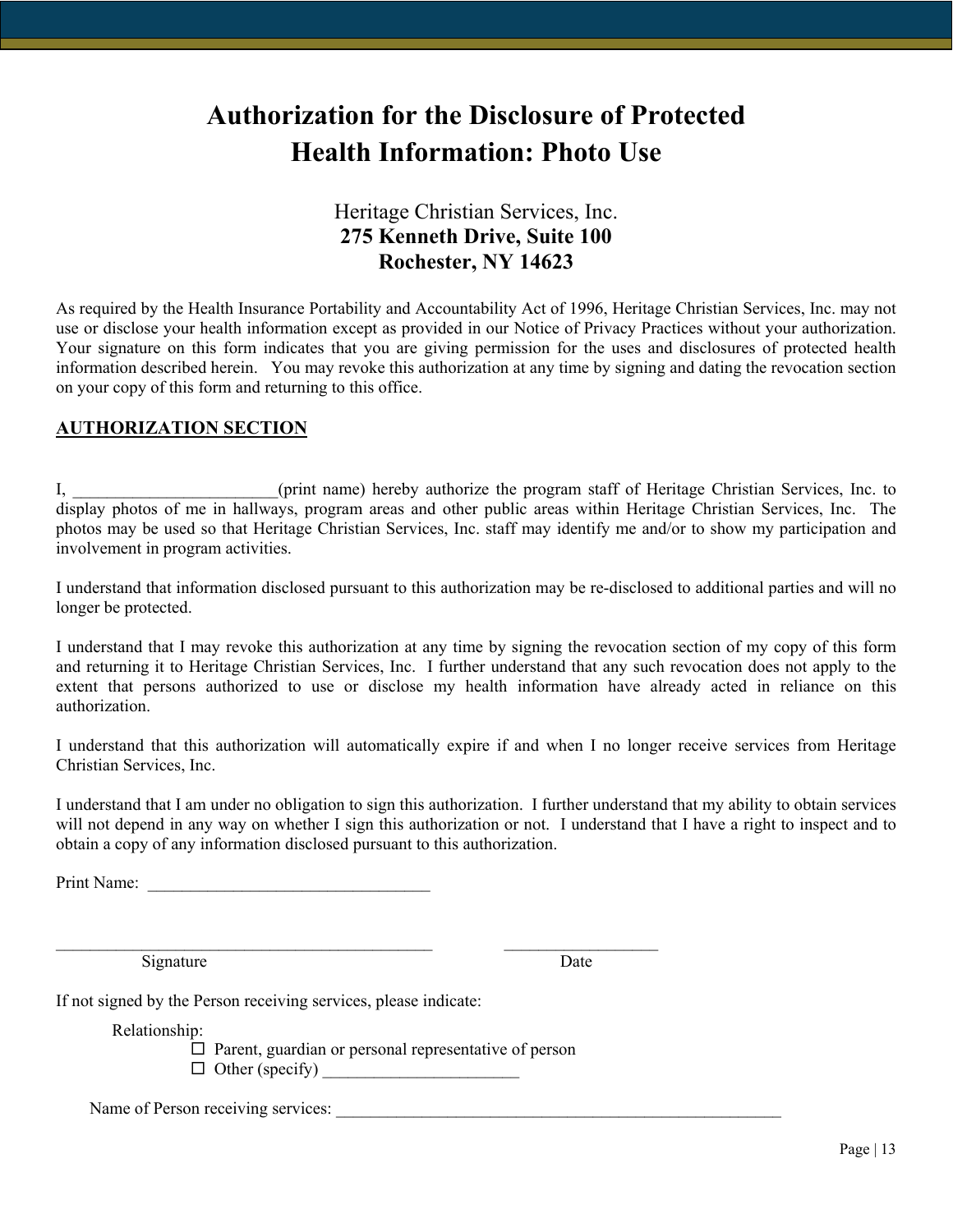# **Authorization for the Disclosure of Protected Health Information: Photo Use**

## **REVOCATION SECTION**

I hereby revoke this authorization.

Print Name:

\_\_\_\_\_\_\_\_\_\_\_\_\_\_\_\_\_\_\_\_\_\_\_\_\_\_\_\_\_\_\_\_\_\_\_\_\_\_\_\_\_\_\_ \_\_\_\_\_\_\_\_\_\_\_\_\_\_\_\_\_\_ Signature Date

If not signed by the Person receiving services, please indicate:

Relationship:

 $\square$  Parent, guardian or personal representative of person Other (specify) \_\_\_\_\_\_\_\_\_\_\_\_\_\_\_\_\_\_\_\_\_\_\_

Name of Person: \_\_\_\_\_\_\_\_\_\_\_\_\_\_\_\_\_\_\_\_\_\_\_\_\_\_\_\_\_\_\_\_\_\_\_\_\_\_\_\_\_\_\_\_\_\_\_\_\_\_\_\_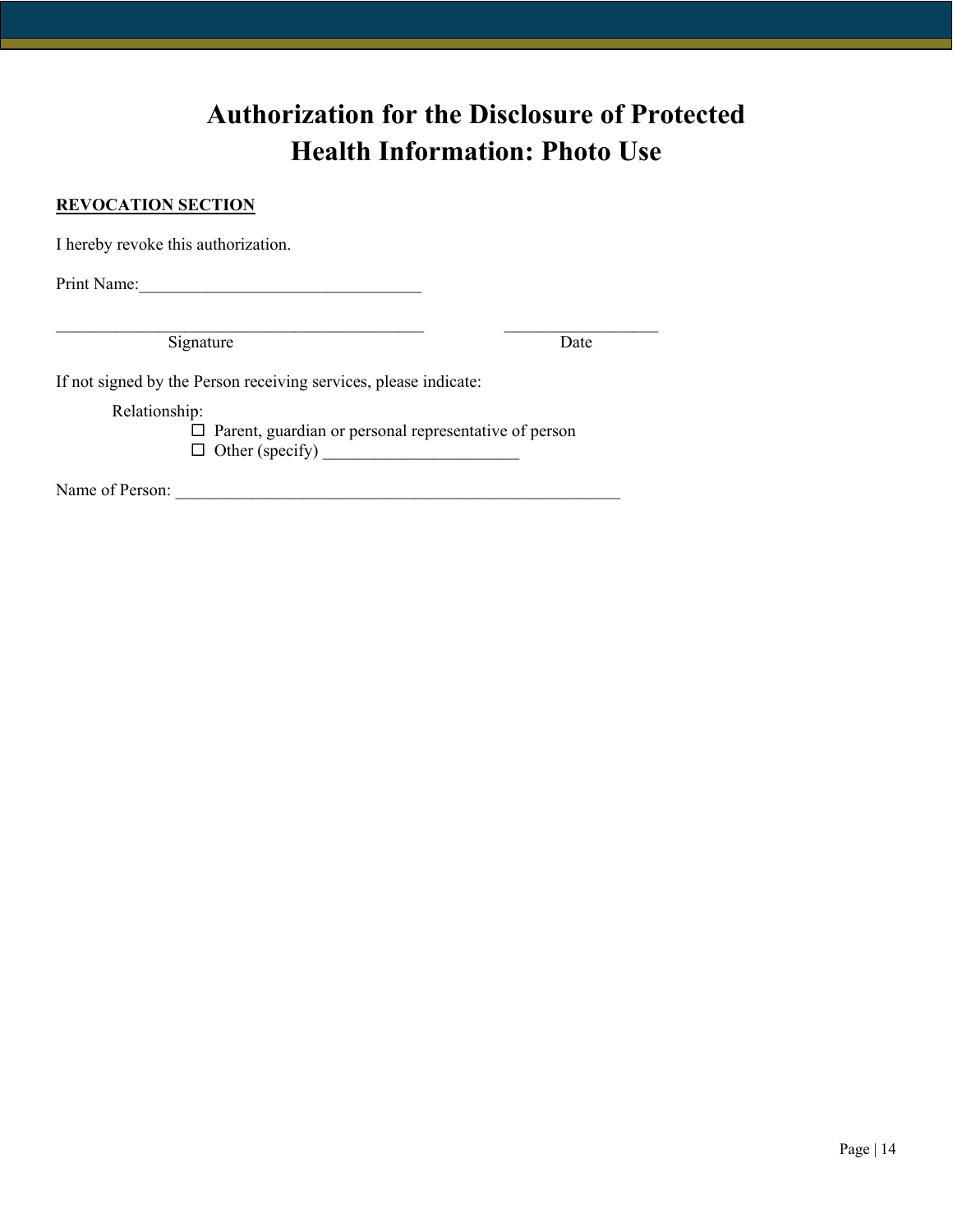## **Parental/Individual Consent to Use E-mail to Exchange Personally Identifiable Information**

| Parent/Guardian/Individual Name: |  |
|----------------------------------|--|
| Individual's Name:               |  |

At your request, you have chosen to communicate personally identifiable information concerning your son/daughter's/your own services by e-mail without the use of encryption. Sending personally identifiable information by e-mail has a number of risks that you should be aware of prior to giving your permission. These risks include, but are not limited to, the following:

- E-mail can be forwarded and stored in electronic and paper format easily without prior knowledge of the parent/guardian.
- E-mail senders can misaddress an e-mail and personally identifiable information can be sent to incorrect recipients by mistake.
- E-mail sent over the Internet without encryption is not secure and can be intercepted by unknown third parties.
- E-mail content can be changed without the knowledge of the sender or receiver.
- Backup copies of e-mail may still exist even after the sender and receiver have deleted the messages.
- Employers and online service providers have a right to check e-mail sent through their systems.
- E-mail can contain harmful viruses and other programs.

### **Parent/Guardian/Individual Acknowledgement and Agreement**

I acknowledge that I have read and understand the items above which describe the inherent risks of using e-mail to communicate personally identifiable information.

Nevertheless (choose one or both options):

• I,  $\frac{1}{2}$  , authorize the following individual Heritage employees Club Adventure whose e-mail address is [clubadventure@heritagechristianservices.org](mailto:clubadventure@heritagechristianservices.org) and Afterschool Adventures whose email address is [afterschooladventures@heritagechristianservices.org.](mailto:afterschooladventures@heritagechristianservices.org)

## **AND/OR**

I,  $\frac{1}{2}$  authorize any Heritage employee whose email address ends with @heritagechristianservices.org to communicate with me at my e-mail address,

\_\_\_\_\_\_\_\_\_\_\_\_\_\_\_\_\_\_\_\_\_\_\_\_\_\_\_\_\_\_\_\_\_\_\_\_\_\_, concerning my son/daughter's/my own respite services, including but not limited to communication regarding service delivery, his/her progress, and any other related matters. I understand that use of e-mail without encryption presents the risks noted above and may result in an unintended disclosure of such information.

(Optional) In addition, I give permission for the employees identified above to communicate personally identifiable information concerning my son/daughter/myself with individuals that work outside of Heritage Christian Services using unencrypted e-mail. The outside individuals who I give permission for the above parties to use unencrypted e-mail to communicate with back and forth about treatment include:

- (1) with the e-mail address
- (2) with the e-mail address (3) with the e-mail address

Signature Date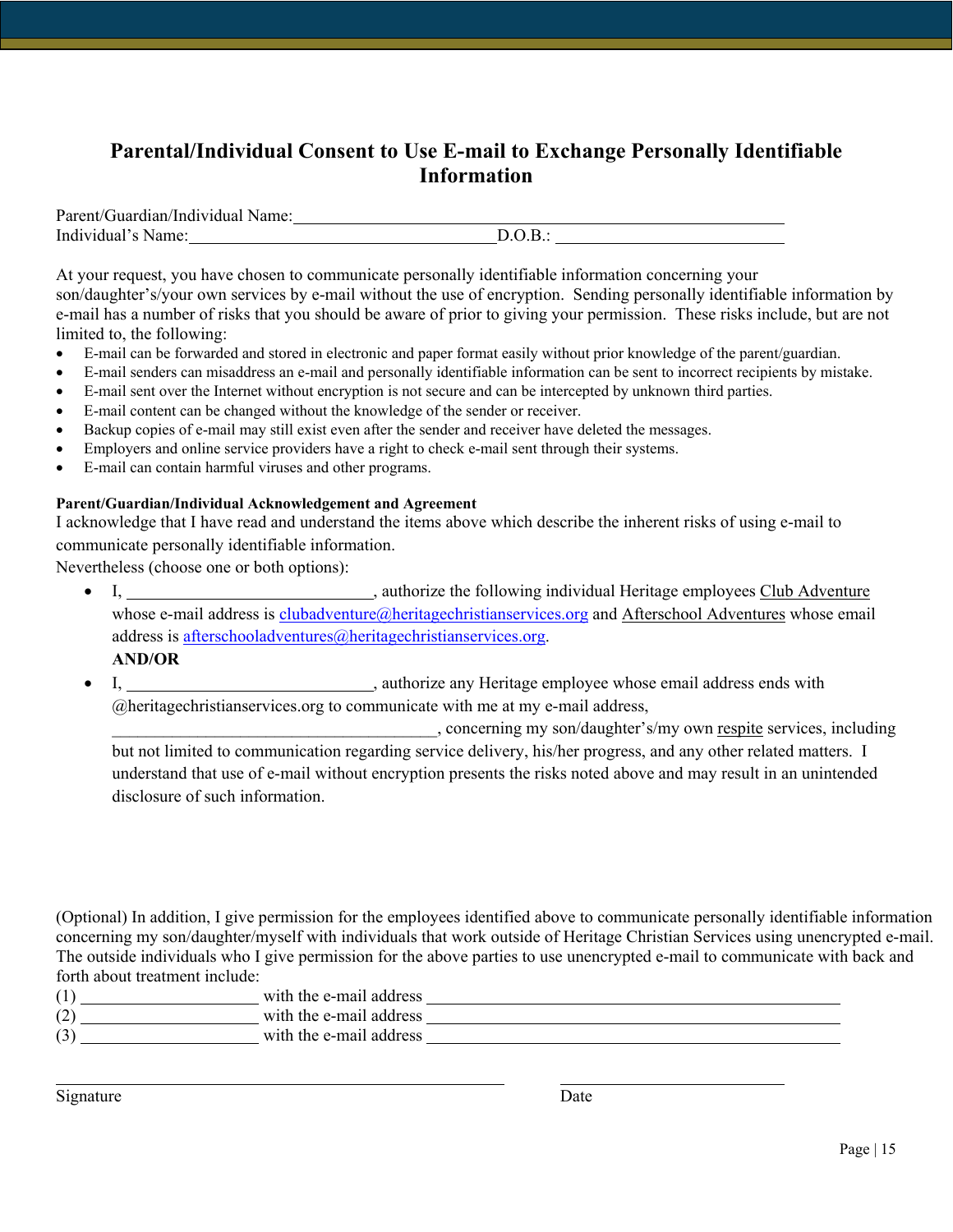# **Club Adventure Participant Agreement**

Dear Club Adventure Participants and Families,

In order to ensure the continued safety for every person who attends Club Adventure as well as the continued success of the program, we ask that you please take the time to review the Club Adventure Participant Agreement. If you have any questions on these policies or if you have any additional concerns, please feel free to let us know.

## **Attendance**

Programs like Club Adventure are funded by Medicaid with oversight from the Office for People with Developmental Disabilities (OPWDD). Heritage Christian Services bills Medicaid for these services in quarter hour increments called units (1 unit = 15 minutes). If your loved one arrives late or leaves early, Club Adventure is unable to bill for those units. Ultimately, this will have an impact on the financial health of the program.

We are asking that all families please be mindful of arrival and pick up times. Club Adventure bills for services between 5 p.m. and 9 p.m. on Fridays and between 10 a.m. and 3 p.m. on Saturdays. It is the expectation that your loved ones are signed in before and signed out after these set times. If there is a scheduling conflict, please contact the respite coordinator and we will record this into our database. If tardiness or early departures become routine, the Club Adventure coordinator may call a meeting to discuss.

## **Cancellations**

Club Adventure staff work very hard to ensure the highest quality of supports are provided to the people we serve. There are many people enrolled in this program and even more who are eager to join our family. We understand that sometimes situations such as illness, vacations, and emergencies do occur. Please communicate any changes regarding attendance to Club Adventure as early as possible. This provides the opportunity for us to make schedule adjustments so another person can attend in your loved one's place.

*\*In the event that a person is absent two times without notice, the person and his/her family will need to arrange a meeting with the Club Adventure coordinator before attending another event. Upon the third absence without notice, the person will be discharged from the program. The person may re-apply for services at a later date; all applications are processed in order of submission.\** 

## **Allergy Awareness**

In addition to Club Adventure, the day habilitation program which is hosted at the same site serves people with severe peanut, tree nut and other nut allergies. **Please do not send peanuts or any other nuts or nut products (peanut butter, almond butter, etc.) to Club Adventure as a snack or packed meal.** Sunbutter (sunflowerbased) is okay to bring. **Should your loved one require a specific allergy accommodation, please let us know.** 

*Continued on next page*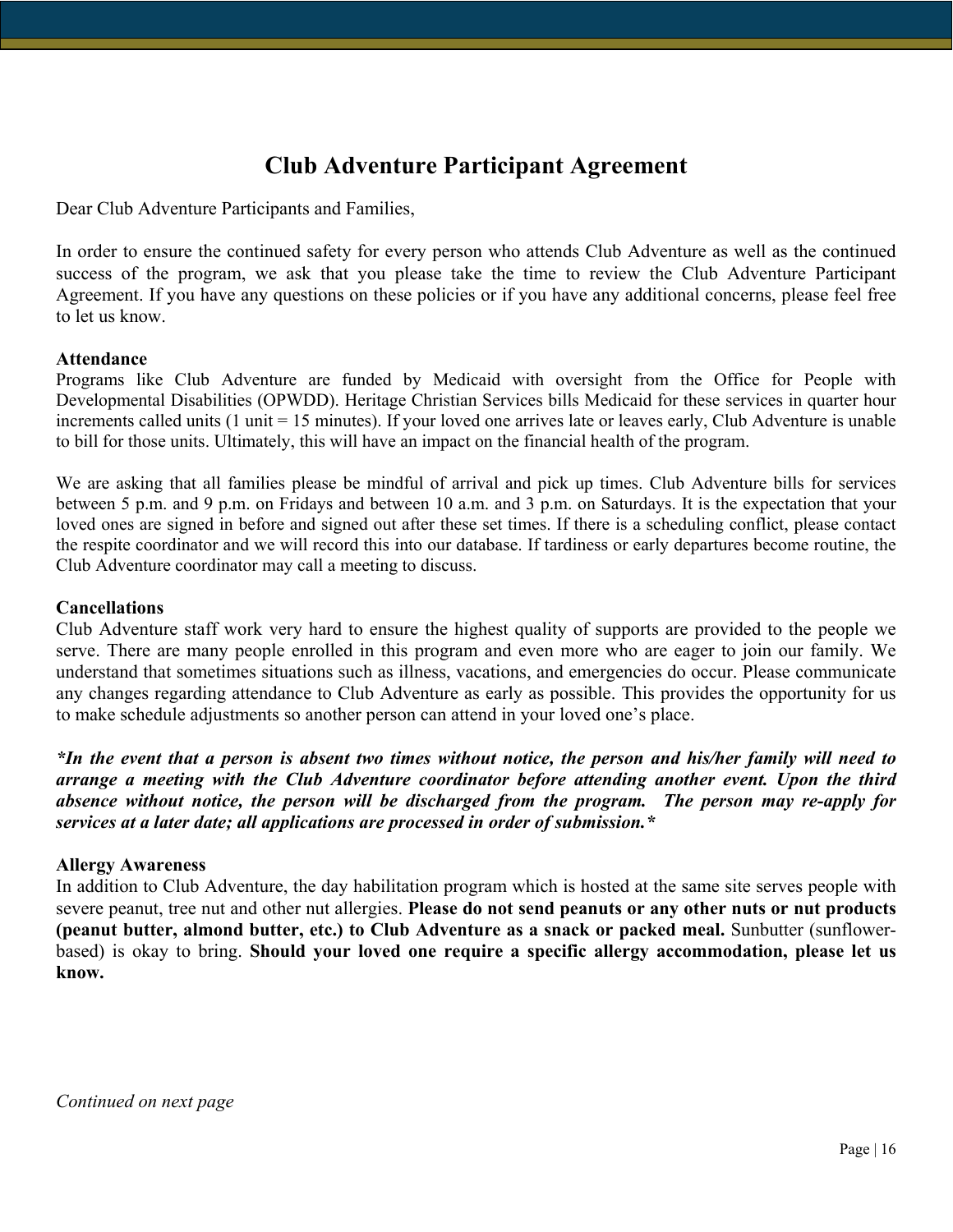### **Medications/Over-the-Counter Items**

Club Adventure is a non-certified site which means our staff are not trained to administer medications, even over-the-counter items. Any medications need to be taken before or after the Club Adventure session. Please do not send your loved one to Club Adventure with medications (pocket, bag, etc.) as this can become a safety concern for other people who attend. In the event your loved one becomes sick or needs significant medical attention, we will contact the participant's parent/guardian who will be responsible for arranging medical care.

## **Personal Care Items**

Providing individualized, personal care is of the utmost importance to us at Club Adventure. Should the person attending Club Adventure need support in the bathroom, please be sure to bring items that are needed for personal care. This includes any specific products the person may need, such as hypoallergenic wipes, undergarments, etc. This allows us to continue to provide the best level of support and care possible. Please also send an extra set of clothing, in case a change is needed during the Club Adventure session.

### **Labeling Peronsal Items**

Club Adventure serves up to twelve people per event and we want to ensure all items return home with the person who brought them. While providing services, staff need to be able to quickly identify a person's belongings. **Please be sure to label all bags, lunches/dinners, coats, and any other personal item before bringing them to Club Adventure. We are not responsible for items that are lost during Club Adventure sessions.** 

### **Supervision for Siblings and Guests**

Club Adventure requests that parents/guardians provide the necessary supervision for any siblings and/or guests who are present during the drop off and pick up times. When participants arrive and leave Club Adventure, this becomes a very busy time for staff regarding meals, personal belongings, and any updates from parents/guardians. Staff are responsible for the supervision of Club Adventure participants and we cannot extend this supervision to siblings and/or guests. Please help our staff ensure the safety of everyone involved.

Your compliance with these policies ensures that we can provide an exceptional experience for all Club Adventure participants. Again, please feel free to contact us at any time with questions or concerns. Thank you for your continued support of Club Adventure!

**Person Receiving Services:** 

**Parent/Guardian Signature: \_\_\_\_\_\_\_\_\_\_\_\_\_\_\_\_\_\_\_\_\_\_\_\_\_\_\_\_\_\_\_\_ Date: \_\_\_\_\_\_\_\_\_\_\_\_\_\_\_**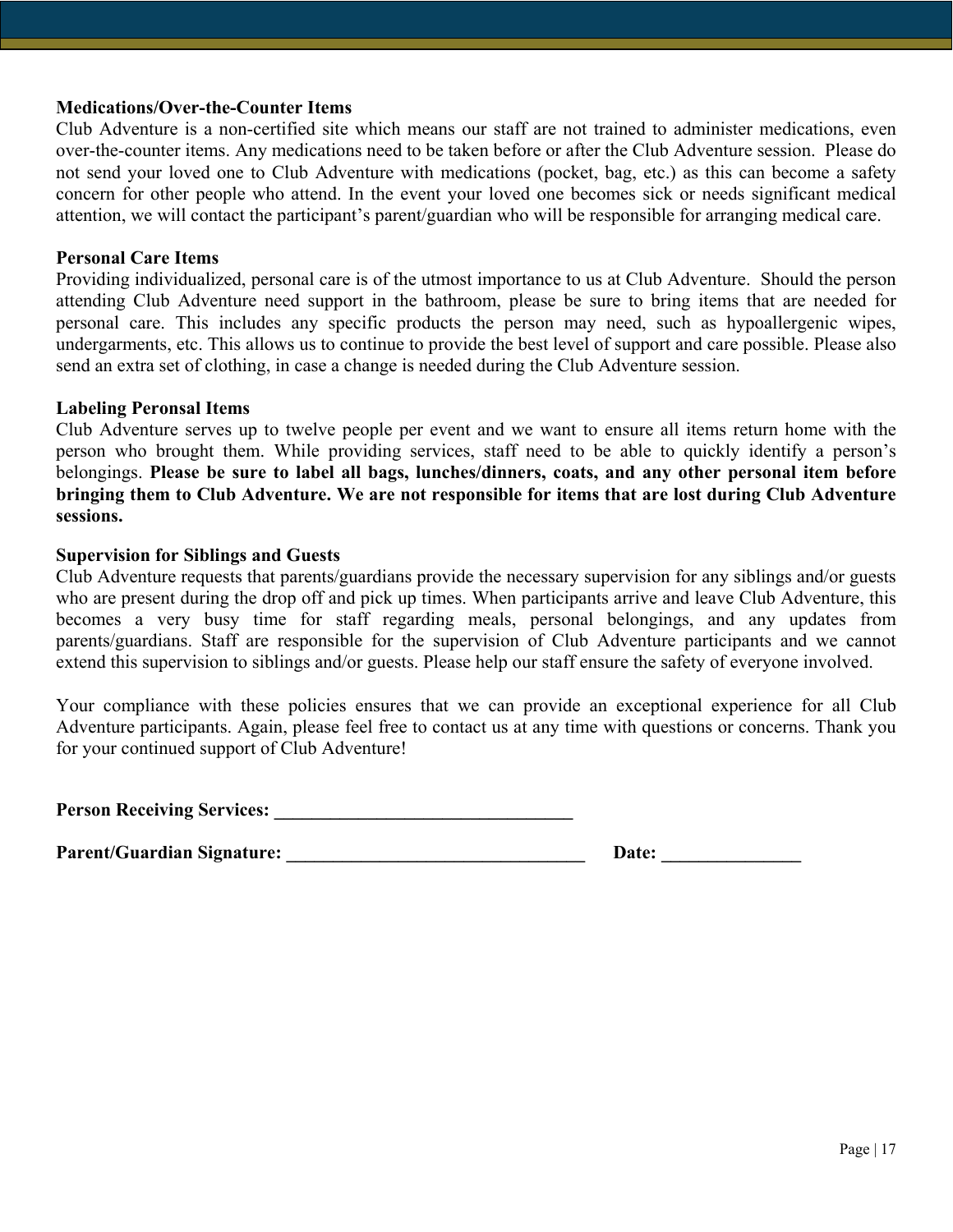# **Afterschool Adventures Participant Agreement**

Dear Afterschool Adventures Participants and Families,

In order to ensure the continued safety for every person who attends Afterschool Adventures as well as the continued success of the program, we ask that you please take the time to review the Afterschool Adventures Participant Agreement. If you have any questions on these policies or if you have any additional concerns, please feel free to let us know.

### **Attendance**

Programs like Afterschool Adventures are funded by Medicaid with oversight from the Office for People with Developmental Disabilities (OPWDD). Heritage Christian Services bills Medicaid for these services in quarter hour increments called units (1 unit = 15 minutes). We begin billing for services the moment your loved one arrives at the site and we end billing when the person is picked up to return home.

Afterschool Adventures relies on billing to ensure the financial health and longevity of the program. We are asking all families to be mindful of drop off and pick up times as arranged and agreed upon with the respite coordinator. The expectation is that your loved one is present for the days/times you have committed to. If tardiness or early departures become routine, the respite coordinator may call a meeting with the person's circle of support to discuss.

## **Cancellations**

Afterschool Adventures staff work very hard to ensure the highest quality of supports are provided to the people we serve. There are a limited number of spots for this program and many who are eager to join our family. We understand that sometimes situations such as illness, vacations, and emergencies do occur. Please communicate any changes regarding attendance with the respite coordinator as early as possible. This provides the opportunity for us to make schedule adjustments so another person can attend in your loved one's place.

- Illness Please let us know at least **two hours** prior to the start of the program (2 p.m.).
- Vacation/Medical Leave Please let us know at least **one month** in advance.

*\*In the event that a person is absent two times without notice, the person and his/her family will need to arrange a meeting with the respite coordinator before resuming services. Upon the third absence without notice, the person will be discharged from the program. The person may re-apply for services at a later date; all applications are processed in order of submission.\** 

### **Allergy Awareness**

In addition to Afterschool Adventures, the day habilitation program which is hosted at the same site serves people with severe peanut, tree nut and other nut allergies. **Please do not send peanuts or any other nuts or nut products (peanut butter, almond butter, etc.) to Afterschool Adventures as a snack or packed meal.**  Sunbutter (sunflower-based) is okay to bring. **Should your loved one require a specific allergy accommodation, please let us know.**